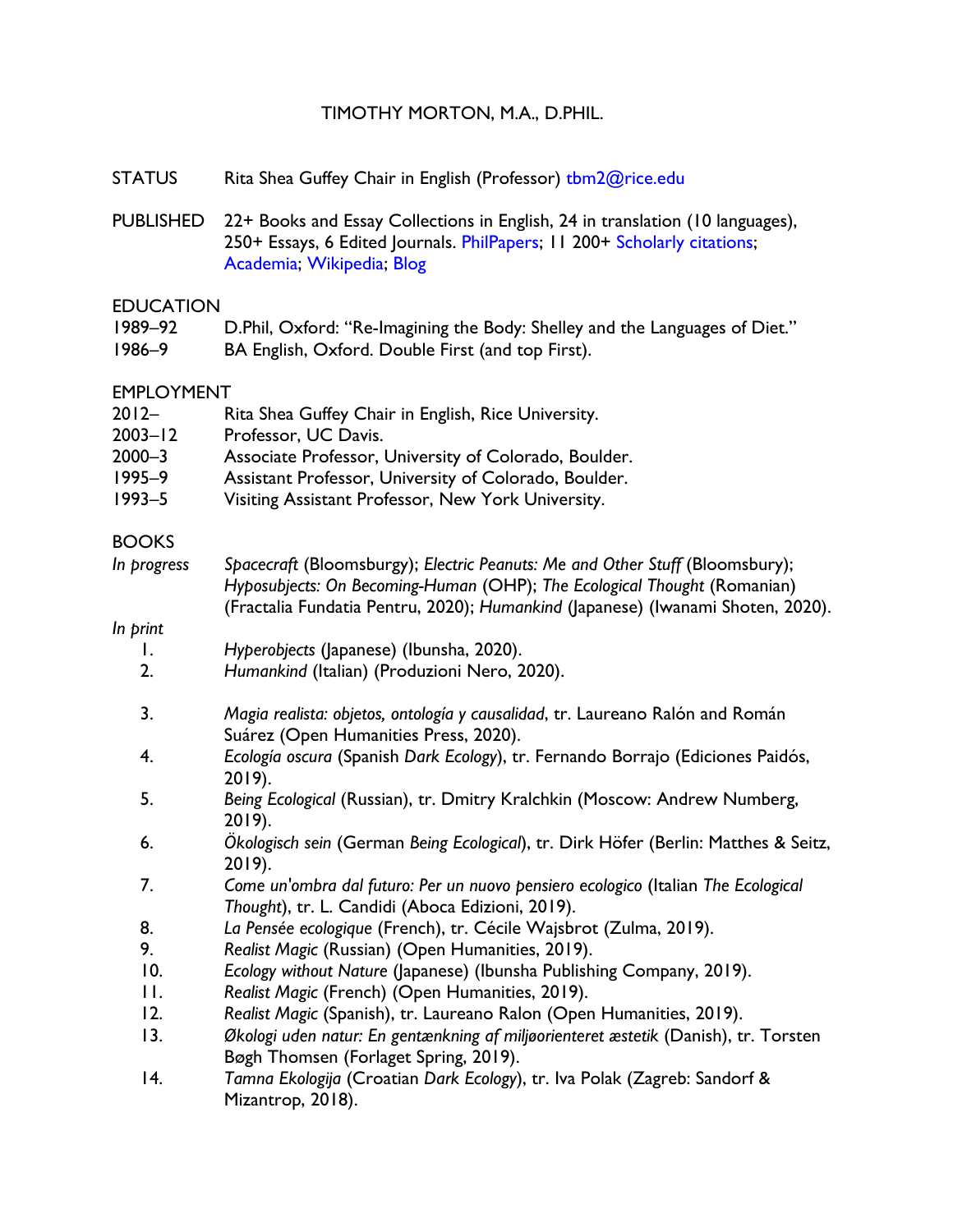- 15. Laura Copelin, Peyton Gardner and Timothy Morton, eds., *Hyperobjects for Artists*  (The Creative Independent, 2018).
- 16. *Hyperobjets: philosophie et écologie après le fin du monde* (French), tr. Laurent Bury (Cité du Design, 2018).
- 17. *El Pensamiento ecólogico* (Spanish), tr. Fernando Borrajo (Ediciones Paidós, 2018).
- 18. *Noi, Esseri Ecologici* (Italian), tr. G. Carlotti (Laterza, 2018).
- 19. *Iperoggetti* (Italian), tr. V. Santarcangelo (Nero, 2018).
- 20. *Hiperobjetos: filosofia y ecologia después del fin del mundo* (Spanish), ed. Adriana Hidalgo (El Espejo, 2018).
- 21. *Ecologisch Wezen* (Dutch) (Ten Have, 2018).
- 22. *Duistere Ecologie* (Dutch) (Boom, 2018).
- 23. *Being Ecological* (London: Penguin and Cambridge, MA: MIT, 2018).
- 24. *The Ecological Thought* (Chinese) *(*Jiangsu People's Publishing House, 2018).
- 25. *Humankind: Solidarity with Nonhuman People* (Verso, 2017).
- 26. *Ökologie ohne Natur: Eine neue Sicht der Umwelt* (German), tr. Dirk Höfer (Mattes & Seitz, 2016).
- 27. *Dark Ecology: For a Logic of Future Coexistence* (Columbia, 2016).
- 28. Timothy Morton, Marcus Boon and Eric Cazdyn, *Nothing: Three Inquiries in Buddhism and Theory* (Chicago UP, 2015).
- 29. Timothy Morton and Björk Guðmundsóttir, *This Huge Sunlit Abyss From The Future Right There Next To You* (New York: MoMA and London: Thames and Hudson, 2015).
- 30. *Realist Magic: Objects, Ontology, Causality* (Open Humanities Press, 2013)*.*
- 31. *Hyperobjects: Philosophy and Ecology after the End of the World* (U Minnesota P, 2013; audiobook 2014).
- 32. *The Ecological Thought* (Harvard UP, 2010; paperback, 2012).
- 33. *Ecology without Nature* (Chinese, Peking UP, 2009).
- 34. *Ecology without Nature: Rethinking Environmental Aesthetics* (Harvard UP, 2007; paperback, 2009). Anthologized in *Essential Ecocriticism* (Routledge, 2012).
- 35. "Food,*" Romanticism* 12.1 (2006). Special issue on food studies.
- 36. Ed., *The Cambridge Companion to Shelley* (Cambridge UP, 2006).
- 37. Ed., *Cultures of Taste / Theories of Appetite: Eating Romanticism:* (Palgrave, 2004).
- 38. Ed., *Mary Shelley's Frankenstein: A Sourcebook* (Routledge, 2002, 2004).
- 39. Timothy Morton and Nigel Smith, eds., *Radicalism in British Literary Culture, 1650– 1830: From Revolution to Revolution* (Cambridge UP, 2002).
- 40. *Radical Food: The Culture and Politics of Eating and Drinking, 1780–1830*, 3 vols. (Routledge, 2000).

---tenure--------

- 41. *The Poetics of Spice: Romantic Consumerism and the Exotic* (Cambridge UP, 2000; paperback, 2005).
- 42. *Shelley and the Revolution in Taste: The Body and the Natural World* (Cambridge UP, 1994, 1998; netlibrary.com, 1999; paperback, 2005).

# CREATIVE (PERFORMANCES, ART, MUSIC ETC)

2020 Justin Brice Guariglia and Timothy Morton, *We Are the Asteroid II*. Solar-powered LED highway message sign, gilded with 24K gold; several texts: Timothy Morton, 15 ft 6 in x 11 ft 6 in x 13 ft 3 in. New York City, September 12.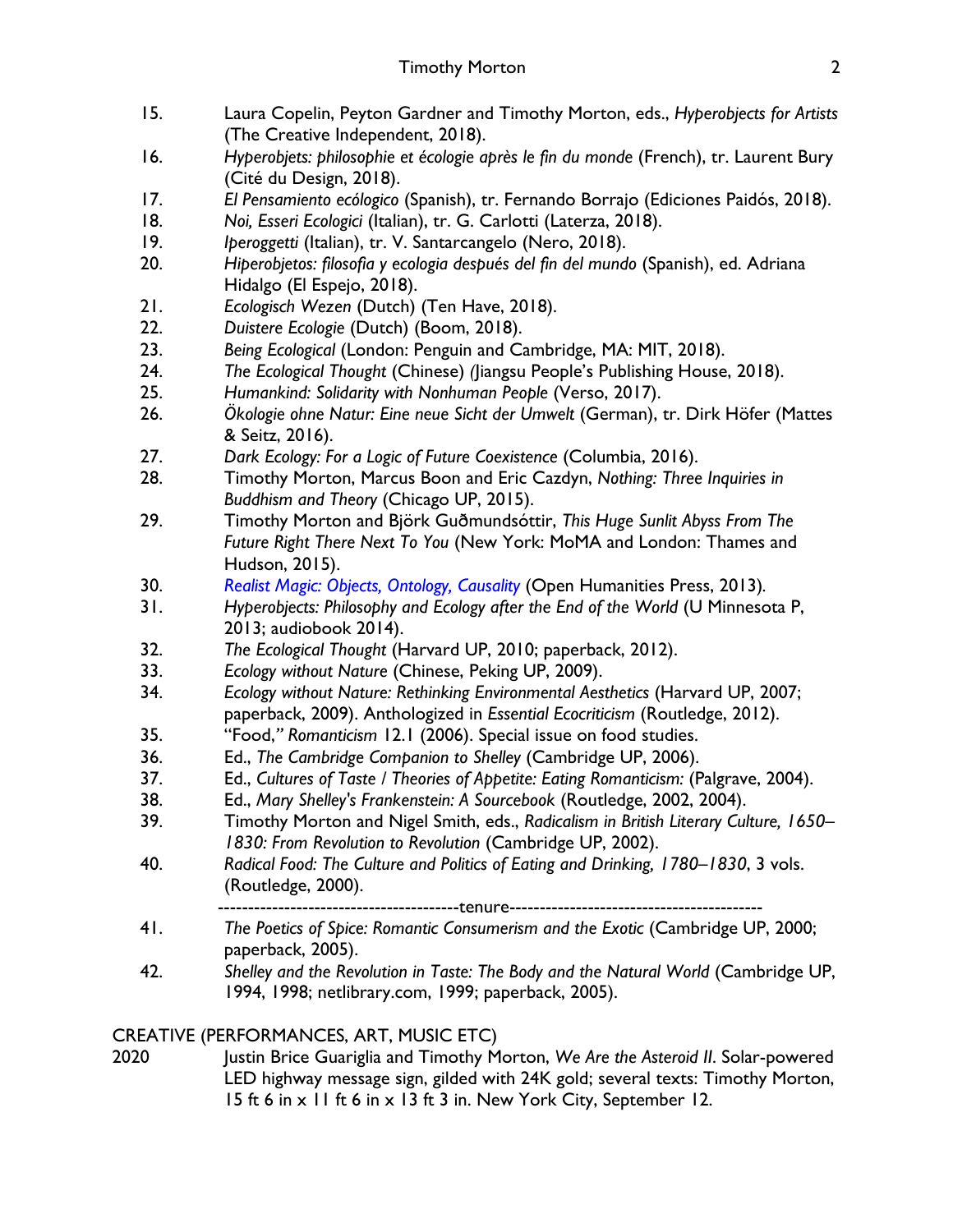"The Mesh," Soundart Radio, July 26. *The End of the World Has Already Happened*. BBC Radio 4. Three episodes, airing January and available online until 2021. Presenter, interviewer, writer. 2019 *Time Time Time*. Opera. Libretto by Timothy Morton; music by Jennifer Walshe. Performed at Sonic Acts (Muziekgebouw, Amsterdam, February 23); Borealis Festival (Studio Bergen, Norway, March 9); Maerzmusik Festival (Festspiele, Berlin, March 24); Ultima Festival (Konserthus, Oslo, September 13); London Contemporary Music Festival (Ambika P3, London, December 14). *Time Time Time*. Opera. Performance onstage at all the shows listed above. Timothy Morton, Jennifer Walshe, Inga Aas, Vilde Alnæs, Eivind Lønning and Espen Reinertsen. Laurie Anderson and Timothy Morton, "It's Not the End of the World: That Was a While Ago." Performance at "Night of Philosophy," Moody Center for the Arts, Rice University, January 26 (see below). Justin Brice Guariglia and Timothy Morton, *We Are the Asteroid III*. Solar-powered LED highway message sign, gilded with 24K gold; several texts: Timothy Morton, 15 ft 6 in x 11 ft 6 in x 13 ft 3 in. Exhibited at Somerset House (London), Houston, Waterville, Maine (Colby College Museum), Ghisla Foundation (Locarno, Switzerland), Anchorage Museum (Alaska). Justin Brice Guariglia and Timothy Morton, *Biosphere BBQ*. Neon and text. Text by Timothy Morton. Exhibited at the Pratt Institute (New York). Justin Brice Guariglia and Timothy Morton, *Baked Alaska*. Styrofoam block, carved with text by Timothy Morton. Anchorage Art Museum, Venice Biennale, Ghisla Foundation (Switzerland), Waterville, Maine, Locarno, Switzerland. Justin Brice Guariglia and Timothy Morton, *HUMAN KIND NESS*, Bird-X, pigeons, text. Text by Timothy Morton. Exhibited at the Pratt Institute (New York). Justin Brice Guariglia and Timothy Morton, *We Are the Asteroid*. Solar-powered LED highway message sign, gilded with 24K gold; several texts: Timothy Morton, 15 ft 6 in  $\times$  11 ft 6 in  $\times$  13 ft 3 in. Exhibited at Storm King, New York; the Climate Change Museum, New York; Chicago; Oklahoma City; Rice University; *Adbusters*. "Into the Eerie," produced by Sarah Cuddon, BBC Radio 3 (March 3). Spoken word. "Night of Philosophy." An evening of philosophy, art, music and other performances at the Moody Arts Center, Rice University, January 26. Artistic director. 2018 Heidi Norton and Timothy Morton, "The Faceless Plant: Sketch for Timothy Morton," *Bomb* 145 (Fall, 2018), 153–159. Mixed media including *The Ecological Thought*. Justin Brice Guariglia and Timothy Morton, *Baked Alaska*. Styrofoam block, carved with text by Timothy Morton. Anchorage Art Museum. Justin Brice Guariglia and Timothy Morton, *We Are the Asteroid*. Solar-powered LED highway message sign, gilded with 24K gold; several texts: Timothy Morton, 15 ft 6 in x 11 ft 6 in x 13 ft 3 in. Exhibited at Storm King, New York; the Climate Change Museum, New York; Chicago; Oklahoma City.

> *The Rare Event*, film by Ben Rivers and Ben Russell. Appearing in conversation with other scholars including Jean-Luc Nancy in an enactment of Jean-François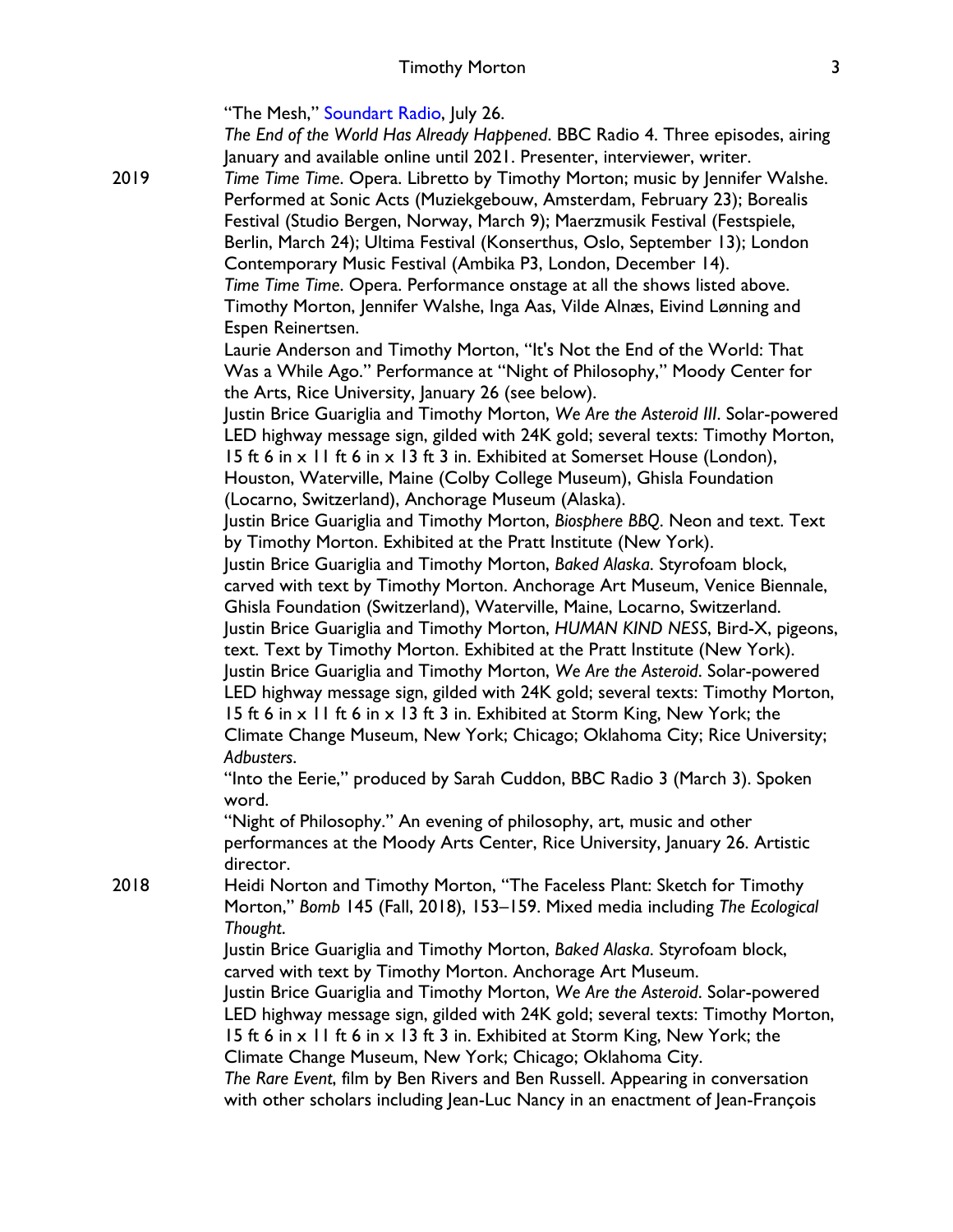|          | Lyotard's never-staged exhibition, "Les Resistances," Studios Ferber, Paris.                                    |
|----------|-----------------------------------------------------------------------------------------------------------------|
|          | Produced by Hans-Ulrich Obrist, Asad Raza and Daniel Birnbaum. Shown at                                         |
|          | Berlinale Forum; Cinema du Reel, Pompidou, Paris; CPHDOX, Copenhagen;                                           |
|          | Images, Toronto.                                                                                                |
|          | Living in the Future's Past, a documentary film about global warming directed by                                |
|          | Susan Kucera, distributed internationally. Narrative writer (with Jeff Bridges) and                             |
|          | appearance. The film has won numerous awards including United Nations, New                                      |
|          | York Film Festival and Amsterdam Film Festival.                                                                 |
|          | Hyperobjects. Exhibition at Ballroom Marfa, April to October. Co-direcror with<br>Laura Copelin.                |
|          | After the End of the World: 5 3-minute lectures (filmed by Emilija Skarnulytė,                                  |
|          | Berlin) and 5 "waiting room" installation designs for "After the End of the                                     |
|          | World," art exhibition, Center for Contemporary Culture, Barcelona, October                                     |
|          | 2017-April 2018. The exhibition title is from the subtitle of my book                                           |
|          | Hyperobjects.                                                                                                   |
| 2017     | "Studio Visits: Timothy Morton," filmed lecture by me, Studio Olafur Eliasson,                                  |
|          | Berlin, October 10.                                                                                             |
|          | After the End of the World: 5 3-minute film lectures (filmed by Emilija Skarnulytė,                             |
|          | Berlin) and 5 "waiting room" installations for After the End of the World,                                      |
|          | Center for Contemporary Culture, Barcelona, October 2017-April 2018. The                                        |
|          | exhibition title is from the subtitle of my book Hyperobjects.                                                  |
|          | Notte Lusoria: six-hour performance in a show directed by Alex Cecchetti, Palais                                |
|          | de Tokyo, Paris, February 23.                                                                                   |
| 2013     | Consulting on The Trip 2 (starring Steve Coogan) (2013).                                                        |
|          | Is There Life on Stage with Goran Sergej Pristas (2013)                                                         |
|          | Metaphorisms with Tammy Lu (2012)                                                                               |
| 2015     | "I Surrender," Delfina Foundation, September.                                                                   |
| 2002     | Rubyliquid (with Michael Snyder), "Valley O.D" (Flight Approved, 2002).<br>Broadcast II90AM September II, 2002. |
|          | Violin, "The Love You Give to Me," "Save Tibet" and "River Stone," Ky, I (Kydi                                  |
|          | discs, 2002).                                                                                                   |
| 2000     | Violin, "Saoirse," Xiren, Bullets and Rainbows (Xiren, 2001).                                                   |
|          | Violin, Joanne Shenandoah, arr. Tom Wasinger, "Mother of Nations,"                                              |
|          | "Aiionwatha Forgives," on Peacemaker's Journey (Silver Wave Records, 2000).                                     |
|          | This record was nominated for a Grammy.                                                                         |
| 1998     | With Mark Revell, "Dharma Brats Theme," Dharma Brats, dir. Jesse Govinda                                        |
|          | Thompson (1998).                                                                                                |
|          | . "Mahakala," Dharma Brats.                                                                                     |
|          | _. "Golden Key," Dharma Brats.                                                                                  |
|          | ____. "Vidya," Dharma Brats.<br>"On Earth," theme, How on Earth: The KGNU Science Show, 88.5FM,                 |
| $1996 -$ |                                                                                                                 |
|          | Boulder (May 21, 1996-).                                                                                        |
| 1995     | "Peace," Senser, Stacked Up (Ultimate Records, 1994, 1995).                                                     |
|          | Vocals, Mark Zaki, Strange Lines and Distances  (Virtualoso, 1995).                                             |
| 1992     | "Firedemons," dance music, Fire Noise Project, Oxford, spring 1992. Performed                                   |
|          | at Glastonbury Music Festival.                                                                                  |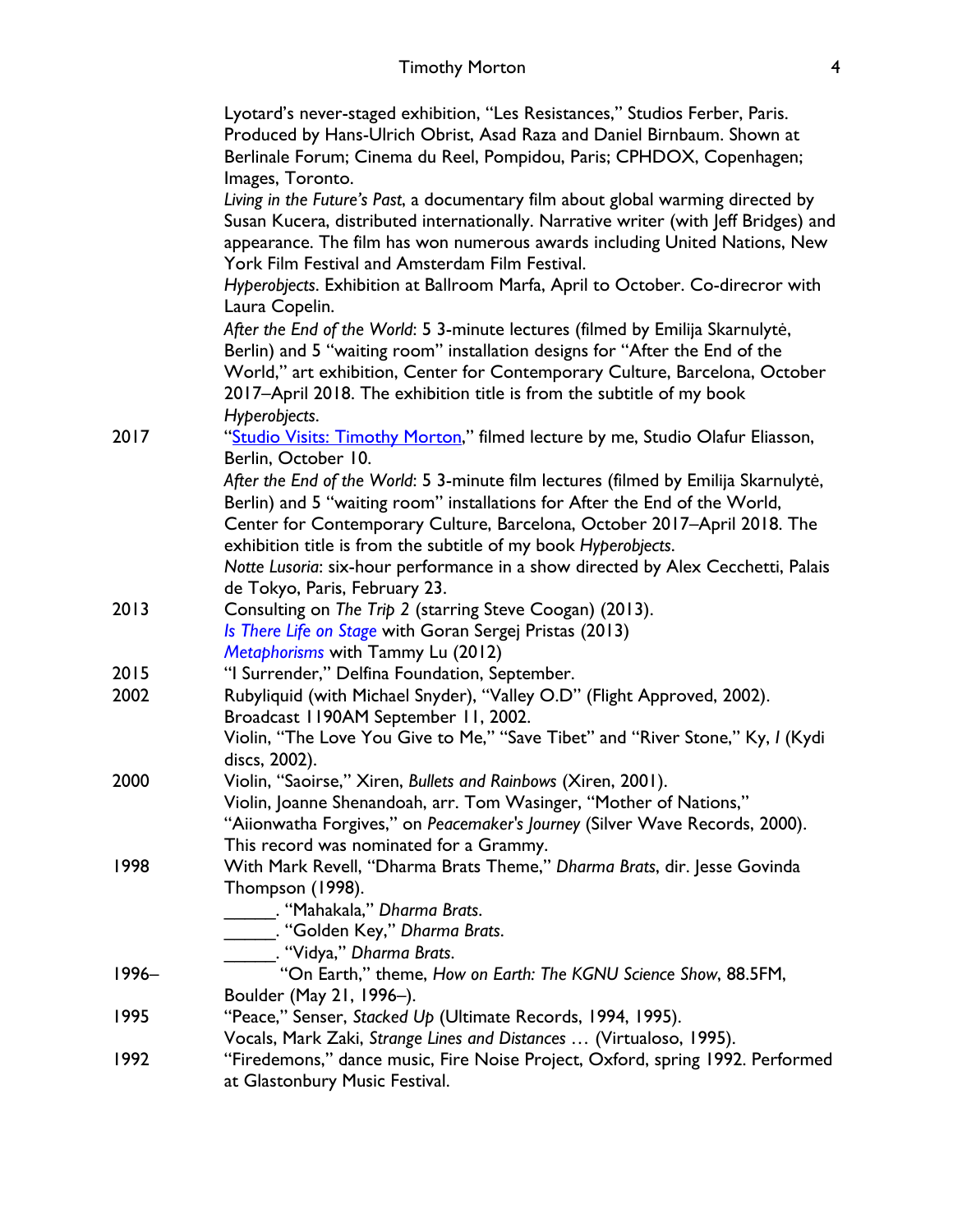| 1991 | Mass in E, Magdalen College Chapel, Oxford University, Spring 1991. |
|------|---------------------------------------------------------------------|
|------|---------------------------------------------------------------------|

ESSAYS

| 2020 | "Say 'Nature' One More Time," Russian Pavilion, Venice Architecture Biennale.<br>"Woodenness: The Palm Heart of the Matter," in Sten Moslund, ed., How |
|------|--------------------------------------------------------------------------------------------------------------------------------------------------------|
|      | Literature Comes to Matter: Post-Anthropocentric Approaches to Fiction (Edinburgh,                                                                     |
|      | 2020) 257-265.                                                                                                                                         |
|      | "Andere Wesen im Klang: Timothy Morton, Kunst und die ökologische Krise,"<br>VAN magazine, August 2020.                                                |
|      | "Thank Virus for Symbiosis," thealternative.org, April 2020.                                                                                           |
|      | "Thank Virus for Symbiosis," STRP Festival, March 2020.                                                                                                |
|      | "Dream," in Cymene Howe and Anand Pandian, eds., Anthropocene Lexicon                                                                                  |
|      | (Punktum, 2020), 117-118.                                                                                                                              |
|      | "Materiality," tr. Óddny Eir, Ritid 20:1 (2020).                                                                                                       |
|      | "Nihilismus, aktualisiert," in Susanne Witzgall, ed., Hybrid Ecologies (Zurich:                                                                        |
|      | diaphanes, 2020), 95-106.                                                                                                                              |
|      | (excerpt from Dark Ecology), in Susan McHugh and Giovanni Alioi, eds.,                                                                                 |
|      | Posthumanism in Art and Science: A Reader (University of Columbia Press, 2019),                                                                        |
|      | (Columbia UP, 2020), (**).                                                                                                                             |
|      | "Timothy Morton on Ecological Thinking: A Conversation with Pedro Gadanho                                                                              |
|      | and Mariana Pestana," in Rebecca England, ed., Eco-Visionaries: Conversations on a                                                                     |
|      | Planet in a State of Emergency (2019), 20-28.                                                                                                          |
|      | "Hyperobjects for Artists," Public: A Journal of Imagining America.                                                                                    |
|      | "Hyperobjects," Public: A Journal of Imagining America.                                                                                                |
| 2019 | "Stuck in the Algorithm," Mayday 5 (2019), 82-85.                                                                                                      |
|      | "Jennifer Walshe," Tank 10:2 (Winter 2019), 242-243.                                                                                                   |
|      | "Fullness of Being," in 11.11 (Fall 2019).                                                                                                             |
|      | "Critical Thinking," in Olafur Eliasson, Symbiotic Seeing (Zürich: Kunsthaus, 2019),                                                                   |
|      | $136 - 142$ .                                                                                                                                          |
|      | "Eco-Thoughts: An Interview with Timothy Morton (Vol. I)," with Leslie Carol                                                                           |
|      | Roberts, The Believer, October 16.                                                                                                                     |
|      | "El cambio está cambiando," in Cuando todo cambia (Barcelona: CCCB, 2019),<br>$17 - 31$ .                                                              |
|      | "Racism, Ecology and the Uncanny Valley," Journal of Al Humanities 3 (April                                                                            |
|      | 2019), 37-53.                                                                                                                                          |
|      | "You Never Know How the Past Will turn Out," Journal of Futures Studies 23:4                                                                           |
|      | (June, 2019), 97-100.                                                                                                                                  |
|      | "Visualize," Attenzione 0 (2019).                                                                                                                      |
|      | "There Are No Maps of the World," in Emma Enderby, ed., Agnes Denes:                                                                                   |
|      | Absolutes and Intermediaries (New York: The Shed, 2019), 181-184.                                                                                      |
|      | "L'Écologie Bouddhiste sombre," Fukami: une plongée dans l'esthetique Japonaise                                                                        |
|      | (Paris: Editions Flammarion, 2019), 176-178.                                                                                                           |
|      | "Campbell's Degrees of Freedom," for Beth Campbell installation at Landmarks                                                                           |
|      | art museum, University of Texas, Austin.                                                                                                               |
|      | "Materiality," in Hrafnildur Arnadottir, Chromo Sapiens Limited Edition Catalogue &                                                                    |
|      | 12" LP Vinyl (karlssonwilker inc., 2019).                                                                                                              |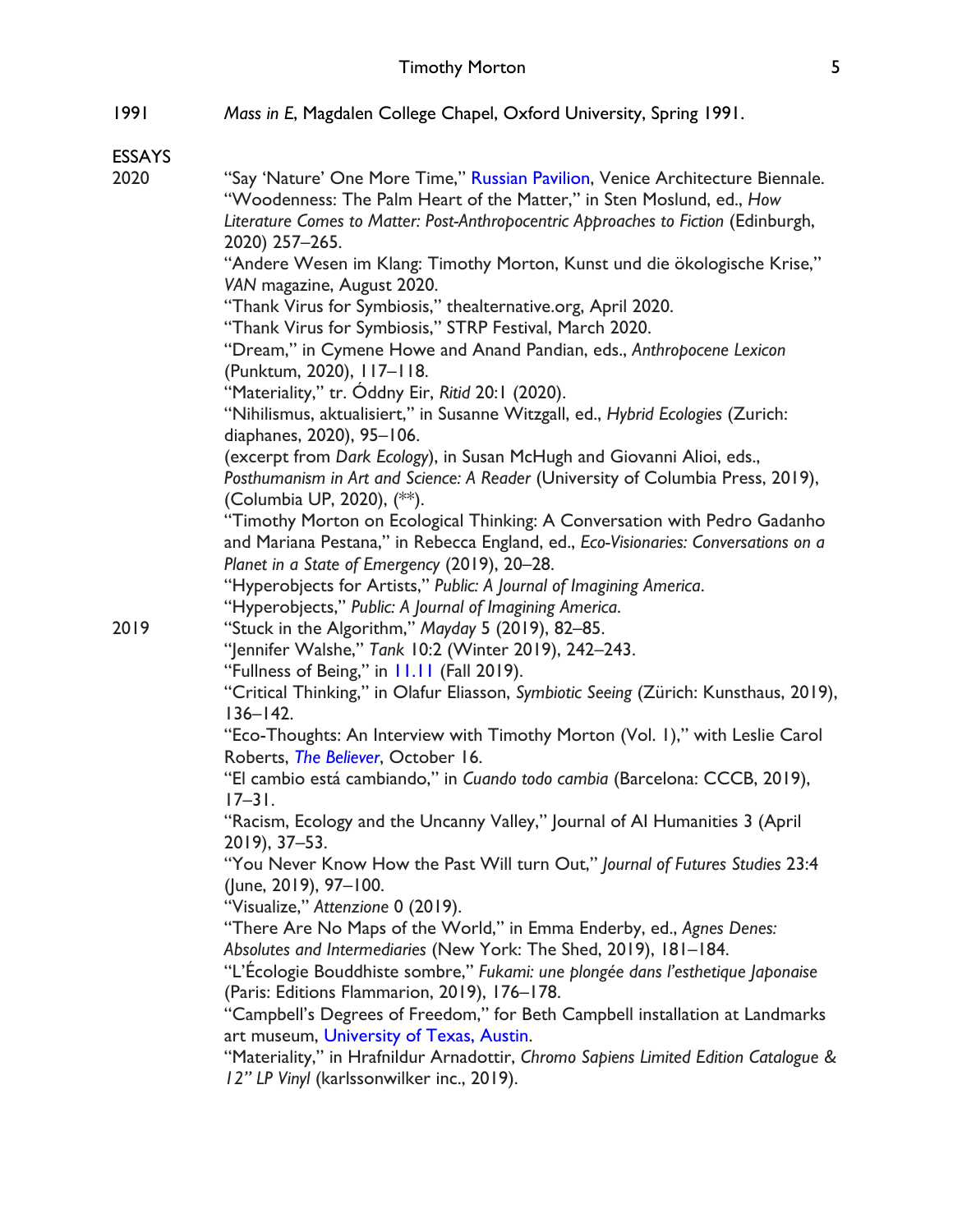"On Being Still in Eden: Mesopotamia Once More, with Feeling," in Karl Kusserow and Alan Braddock, eds., *Nature's Nation: American Art and Environment* (Yale UP, 2018), 264–271. "Nature Is a Racist Concept," *Domus*, March 2. "Philosopher Timothy Morton Says There's a Bug in Marxist Theory — Solidarity Should Include the Nonhuman," interview, *Media for Us*, February 27. "Viscosity," *Neriri Kiruru Hirara* (SeMA Biennale, 2016) (Seoul Museum of Art, 2019), 37–51. 2018 "Donde viven los monstrous," Bartlebooth 161 (2018), 35–45. "Frankenstein and Ecocriticism," in Laetitia Wilson, Oron Catts and Eugenio Viola, eds., *Unhallowed Arts* (University of Western Australia Publishing, 2018), 168–184. "Singularité des choses," *Stream* 4 (Paris, 2017), 43–54. "Foreword," in Federico Campagna, *Technic and Magic* (Bloomsbury, 2018). "Hyperobjects in Art," in Laura Copelin, Peyton Gardner and Timothy Morton, eds. *Hyperobjects for Artists* (The Creative Independent, 2018). "Four Questions for the Author: Timothy Morton," *Orion*, September 22. "Dunkle Ökologie: Für eine Logik zukünftiger Koexistenz," *Internationales Jahrbuch Für Medienphilosophie* 4.1 (2018): 251–268. "Between Nothingness and Eternity," foreword, Paul Thomas, *Quantum Art and Uncertainty* (Bristol: Intellect, 2018), ix-xi. "The Hurricane in My Backyard," *The Atlantic*, July 8, 2018. "Third Stone from the Sun," *SubStance* 146 (47.2), 107–118. "Mantener el futuro," *Después del fin del mundo* (CCCB, 2018), 31–34. "Nature Is a Racist Concept," *Wash* 1 (2018), 28–33. Timothy Morton and Jeremy Braddock, "How to Make Hyperobject Sound Art: Occupying the Electromagnetic Field with the Firesign Theatre," New Centennial Review 18.2 (2018): 39–68. "Квир-экология (Queer Ecology)," *Moscow Art Magazine* 105 (2018). "Treating Objects Like Women," in Duncan Wu, Gordon Strachan and Jane Moore, eds., *Routledge Historical Resources: Romanticism* (Routledge, 2018). "Petrichor: An Afterword," in Whitney Bauman, ed., *Unsettling Science and Religion* (Rowman and Littlefield, 2018), 259–264. "Use the Force," in Mark Foster Gage, ed., *Aesthetics Equals Politics* (MIT, 2018). "Animation," in Lynn Turner, Undine Sellbach and Ron Broglio, eds., *The Edinburgh Companion to Animal Studies* (Edinburgh UP, 2018), 42–51. "Melancholy Objects: If Stones Were Lacanian," in Svitlana Matvienko and Judith Roof, eds., *Lacan and the Posthuman* (New York: Palgrave, 2018), 193–209. "Floating as Ecological Action," in Tomás Saraceno, ed., *Aerocene*. 2017 "Solidarity and the Symbiotic Real," in Gediminas Urbonas, ed., *Public Space? Lost and Found* (Cambridge: MIT, 2017), 117–118. "Spectral Life: The Uncanny Valley Is in Fact a Gigantic Plain, Stretching as Far as the Eye Can See in Every Direction," in Jami Weinstein and Claire Colebrook, eds., *Posthumous Life: Theorizing Beyond the Posthuman* (New York: Columbia, 2017), 271–293. "En introduktion til ideen om 'hyperobjecter'," in Maya Byskov, Sissel Thastum

and Line Thastum, eds., *Vi Kan Bo Her Mens Viventer: Stemmer I den antropocene*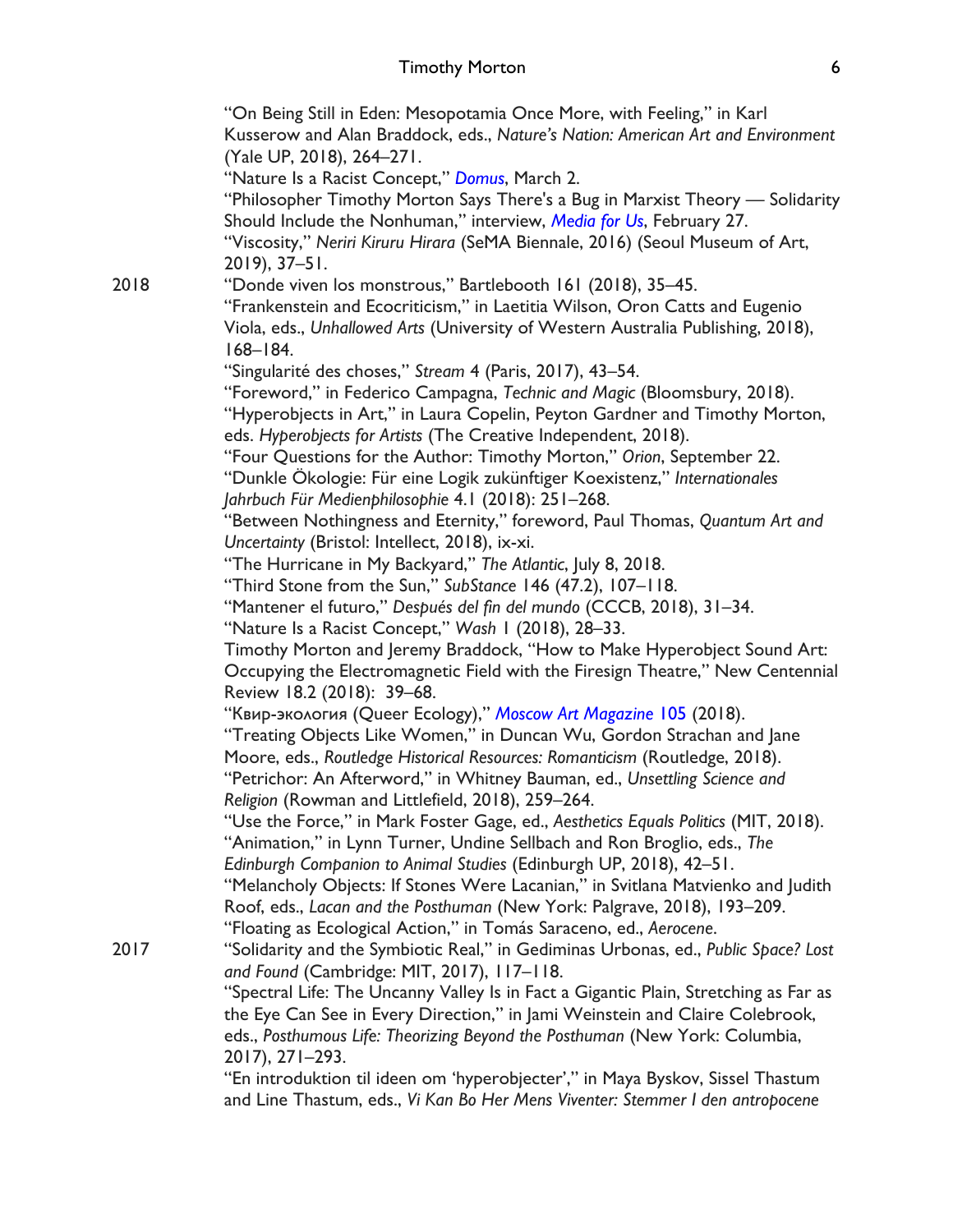*tid (We Can Stay Here While We Wait: Voices in the Anthropocene)* (Aarhus: The Independent AIR, 2017), 42—51.

"The Party Cools of Stoan," in Martin Clark, ed., *I Aint the Noing Uv It Im Onle the Showing Uv It* (Bergen Kunsthall, 2017), 147–154.

"Specters of Ecology," in Eric Hörl with James Burton, *General Ecology: The New Ecological Paradigm* (New York: Bloomsbury, 2017), 303–321.

"And You May Find Yourself Living in an Age of Mass Extinction," in Kari Conte, ed., *Aqueous Earth* (ISCP, 2017), 33–45.

"Dark Ecology: Interview with Timothy Morton," *Springerin* 4 (2017), 16–20. "The Love of Wisdom," *The Philosophical Salon*, December 10.

"A New Holism," in Daniela Zyman and Eva Ebersberger, eds., *Olafur Eliasson Green Light: An Artistic Workshop* (Berlin: Sternberg Press, 2017), 44–51.

"Charisma and Causality," in Matthew Post, ed., *A Rock that Keeps Tigers Away* (Kunstverein München, 2017), 13–23.

"Down Beneath the Horror It's Quiet and I Can Hear Myself Think," in Olafur Eliasson, ed., *Open House: Take Your Time, vol. 7* (Berlin: Studio Olafur Eliassosn, 2017), 365–369.

"Attune," in Jeffrey Cohen and Lowell Duckert, eds., *Veer Ecology* (Minneapolis: University of Minnesota Press, 2017), 151–167.

"Spectral Depth," *Worldviews* 21:3 (October, 2017).

"Queer Green Sex Toys," in Whitney Bauman, ed., *Meaningful Flesh* (Punktum, 2017).

"Subscendence," *e-flux journal* 85 (October, 2017).

"And You May Find Yourself Living in an Age of Mass Extinction," *Anthropology of Consciousness* 28:2 (September, 2017).

"Amar las cosas implica permitir que sean raras," interview, *La Vanguardia* (Barcelona), April 25.

"Why Ecological Awareness Is Loopy," in Solveig Nitzke and Nicolas Pethes, eds., *Imagining Earth: Concepts of Wholeness in Cultural Constructions of Our Home Planet* (Bielefeld: Transcript Verlag, 2017), 91–111.

"Always Arranged but Never Complete," sleeve notes for Caoimhín Breathnach, *The Golden Cassette* (Aisteach, 2017).

"Groundbreaking Scholar Timothy Morton Wants Philosophers to Face Their 'Buddhaphobia'," interview with Sam Littlefair, *Lion's Roar*, August 29.

"Time to Press the Space Bar: On Sarah Wood, *Without Mastery*," *Oxford Literary Review* 39:1 (2017), 135–145.

"A Quake in Being," in Imre Szeman and Dominic Boyer, eds., *Energy Humanities: An Anthology* (Baltimore: Johns Hopkins University Press, 2017), 357–373.

"X-Time," Preface, Heitham Al-Sayed, *In the Droom* (Paris: Onslaught, 2017), 9– 13.

"Earworms," *Soundscape* 15:1 (Fall/Winter 2016), 9–14.

"Spectral Causality," in Allora and Calzadilla, *Puerto Rican Light* (New York: Dia Art Foundation, 2017), 127–132.

"Ecology," in Imre Szeman Jennifer Wenzel and Patricia Yaeger, eds., *Fueling Culture: 101 Words for Energy and Environment* (New York: Fordham, 2017), 117– 119.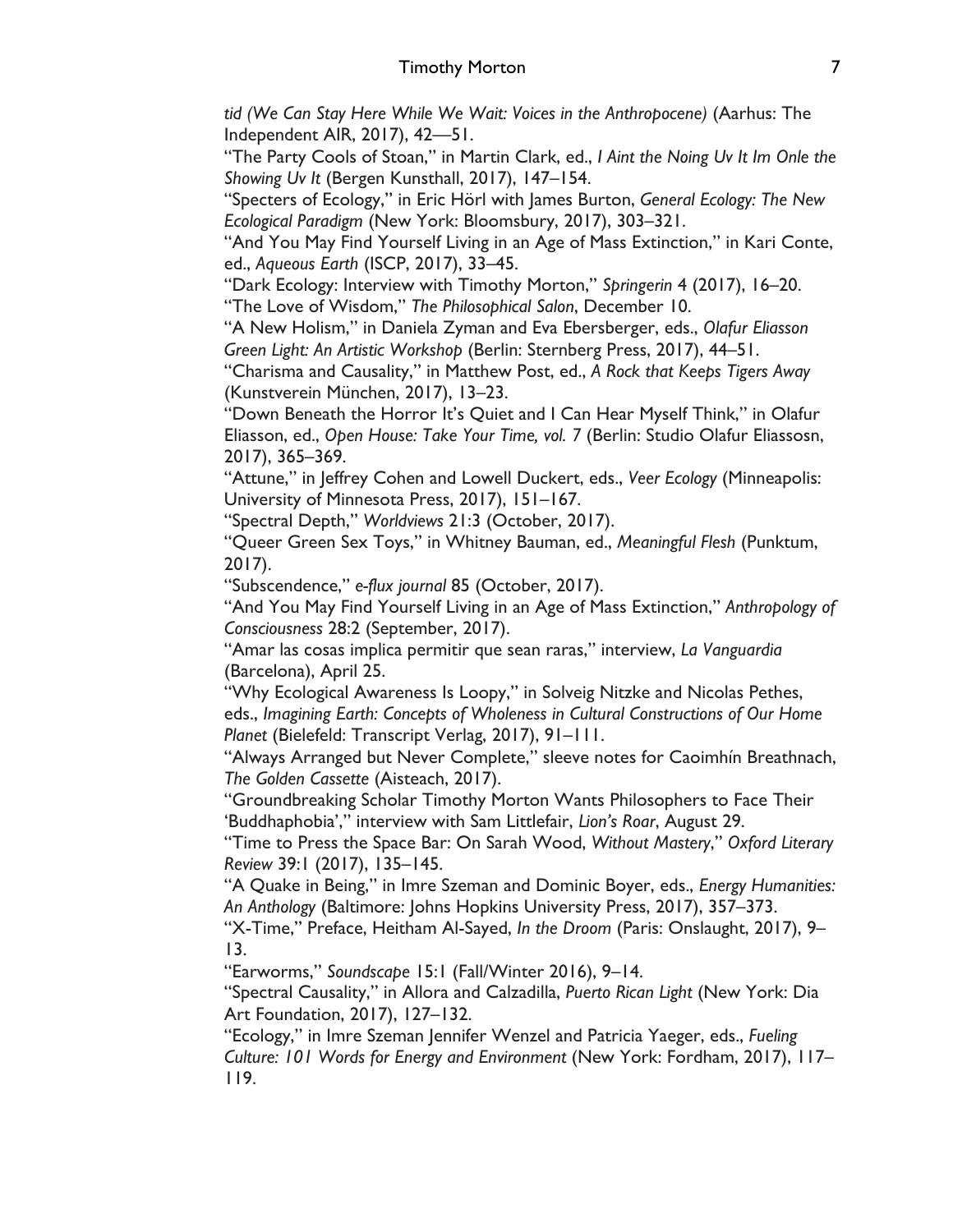2016 "Radiation as Hyperobject," in Ele Carpenter, ed., *The Nuclear Culture Sourcebook* London: Black Dog, 2016), 169–173.

"экология без природы," ("Ecology without Nature"), *Moscow Art Magazine* 96 (2016), 22–31.

"Molten Entities," *New Geographies* 8 (2016), 70–73.

"Hyperobjects," *Q15: Hyperobjects* (Center for Sustainable Practices in the Arts Quarterly), 7–9.

"Ontological Laughter: Comedy as Experimental Possibility Space," *ASAP/Journal*  1:2 (2016), 325–338.

"Queer Green Sex Toys," *English Language Notes* 54:1 (Spring–Summer, 2016),  $13 - 24.$ 

Andrew Hageman, Timothy Morton, Jeff VanderMeer, "A Conversation Between Timothy Morton and Jeff VanderMeer," *Los Angeles Review of Books*, December 24, 2016.

"Appearance Is War," in Joke Brouwer, Lars Spuybroek abd Sjoerd van Tuinen, eds., The War of Appearances: Transparency, Opacity, Radiance (Rotterdam: V2, 2016), 166–182.

"Optimism at the End of the World," Interview with Dean Kissick and Mixtape, *POSTmatter: New Mythologies* (September 29).

"Being Seen," Afterword, in Ed Panar, *Animals that Saw Me* (Los Angeles: The Ice Plant, 2016), 73–79.

"Come into the Moonlight," Foreword, Sabrina Scott, *Witchbody* (Chicago: Perfectly Acceptable Press, 2016), 5–9.

"All Objects Are Deviant," in Katherine Behar, ed., *Object-Oriented Feminism* (U Minnesota P, 2016), 65–81.

"Moving, Still," Afterword, in Nik Gaffney, *Stillness* (MeR Paper Kunsthalle and FoAM, 2016).

"Spooky Passion at a Distance," in Olafur Eliasson, *The Parliament of Things* (Seoul: Leeum, 2016), 114–34.

"The Smell of Shrimp," TANK 8.9 (September, 2016), 39–43.

"Frankenstein and Ecocriticism," in Andrew Smith, ed., *The Cambridge Companion to* Frankenstein (Cambridge UP, 2016), 143–57.

"This Is Not My Beautiful Biosphere," in Tom Bristow and Thomas Ford, eds., *A Cultural History of Climate Change* (Routledge, 2016), 229–238.

"How to Defeat Invisible Gods," Mario de Vega, Victor Mazon Gardoqui, and Daniela Silvestrin, eds., *Limen: Ecologies of Transmission* (Mexico City and Berlin: 17 and ñ, 2016), 77–93.

"She Walks in Beauty like the Night in which All Cows Are Black: Byron's Nonhuman," in Roderick Beaton and Christine Kenyon Jones, eds., *Byron: The Poetry of Politics and the Politics of Poetry* (Routledge, 2016), 57–68.

"What Is Dark Ecology?" in Mirna Belina, ed., *Living Earth: Field Notes from the Dark Ecology Project 2014–2016* (Sonic Acts Press, 2016), 29–56.

"From Things Flows What We Call Time," in Olafur Eliasson et al., eds., *Unspoken Spaces* (Thames and Hudson), 349–351.

"Weird Embodiment," in Lynette Hunter, Elisabeth Krimmer and Peter Lichtenfels, eds., *Sentient Performativities of Embodiment: Thinking alongside the Human* (Lanham: Lexington Books, 2016), 19–33.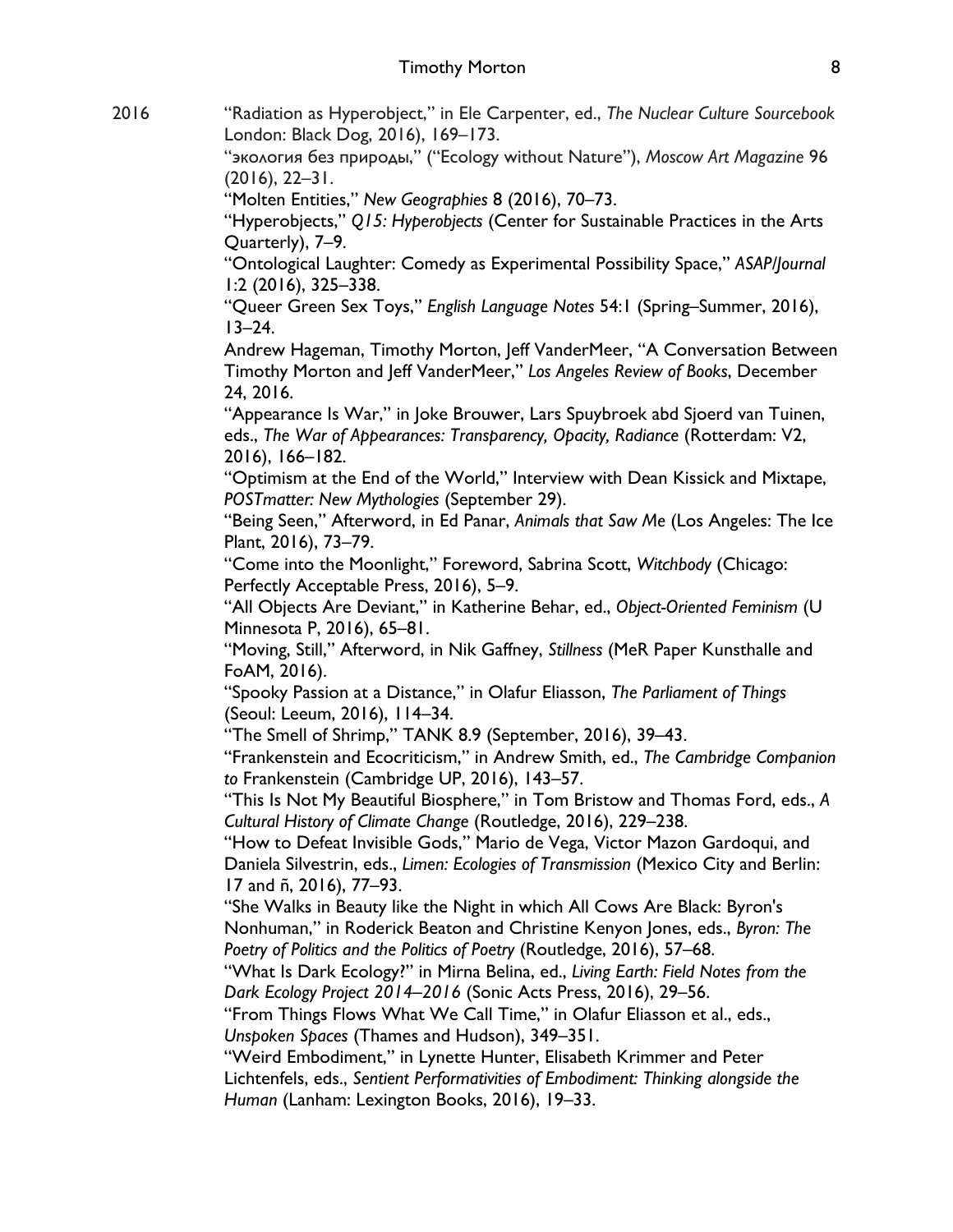#### Timothy Morton 9

"Portals," in Jonas Zukas, ed., *The Baltic Atlas* (CAC, 2016), 1–10. "You Are Sitting on a Chair in the Sky," in Christopher Schaberg and Mark Yakich, eds., *Airplane Reading* (Zero), 107–110. "Jūs esate kirmgraužoje," *Doxa* (January, 2016) (in Lithuanian). Timothy Morton and Dominic Boyer, "Hyposubjects," *Cultural Anthropology* (January, 2016). "Dream," *Cultural Anthropology* (January, 2016). "Spectres of the Non-human," in Julian Charrière, *For They that Sow the Wind*  (London: Parasol Unit, 2016), 64–67. Timothy Morton and Emilija Škarnulytė, "Yttrium Hypnosis," in Nadim Samman and Boris Ondreicka, *Rare Earth* (Vienna, 2016), 102–110. 2015 Timothy Morton, "Buddhaphobia: Nothingness and the Fear of Things," in Marcus Boon, Eric Cazdyn and Timothy Morton, *Nothing: Three Enquiries in Buddhism* (Chicago: University of Chicago Press, 2015), 185–266. "Haim Steinbach Is Like a Perhaps Hand," in Haim Steinbach, *Object and Display* (New York: Gregory Miller, 2015), 391–394. "Charisma and Causality," *ArtReview* (November, 2015). "Naturen er Hæslig," with Victor Boy Lindholm, *Atlas* (Autumn 2015), 48–9. "Elementality," in Jeffrey Cohen and Lowell Duckert, eds. *Elemental Ecocriticism: Thinking with Earth, Air, Water and Fire* (U Minnesota P), 271–285. "The Notes to *Queen Mab* and Shelley's Spinozism," in Alan Weinberg and Timothy Webb, eds., *The Neglected Shelley* (Ashgate), 77–94. "Les 'hyperobjets', le superconcept qui révolutionne la pensée écologique," interview with Ingrid Luquet-Gad, *Les Inrockuptibles*, November 21. "Vi er ved at vågne op midt i et mareridt" ("We Are Waking Up in the Middle of a Nightmare"), *Politken* (Denmark), November 8, 2015. "Leave Things Open," *Brooklyn Rail*, November 5, 2015. "Před Objektem," in Václav Janoščík, ed., *Objekt* (in Polish) (Kvalitář, 2015), 26– 45. "Sparkle Time Time Sparkle," in Sophie Sleigh-Johnson, *Chtonic Index* (Southend: Focal Point Gallery, 2015), 66–79. "There Must Be Some Kind of Way Out of Here," *Attempt* 1 (Summer, 2015), 8– 13. "Rock Your World (or, Theory Class Needs an Upgrade)," *LA Review of Books*, July 28. "From Things Flows What We Call Time," in Olafur Eliasson et al., eds., *Spatial Experiments: Models for Space Defined by Movement* (Thames and Hudson, 2015), 349–351. "Ten Things I'd Like to Find on Pluto," in Richard Grossinger, ed., *Pluto: New Horizons for a Lost Horizon* (Berkeley: North Atlantic Books, 2015), 246. "The End of the World," in Richard Grossinger, ed., *Pluto: New Horizons for a Lost Horizon* (Berkeley: North Atlantic Books, 2015), 247–280.

> "Apocalypse Tomorrow," with Tom Kobialka and Julien Charrière, *Sleek* 45 (Spring, 2015), 101–107.

"Where the Wild Things Are," *LA+: Interdisciplinary Journal of Landscape Architecture* 1 (2015), 60–65.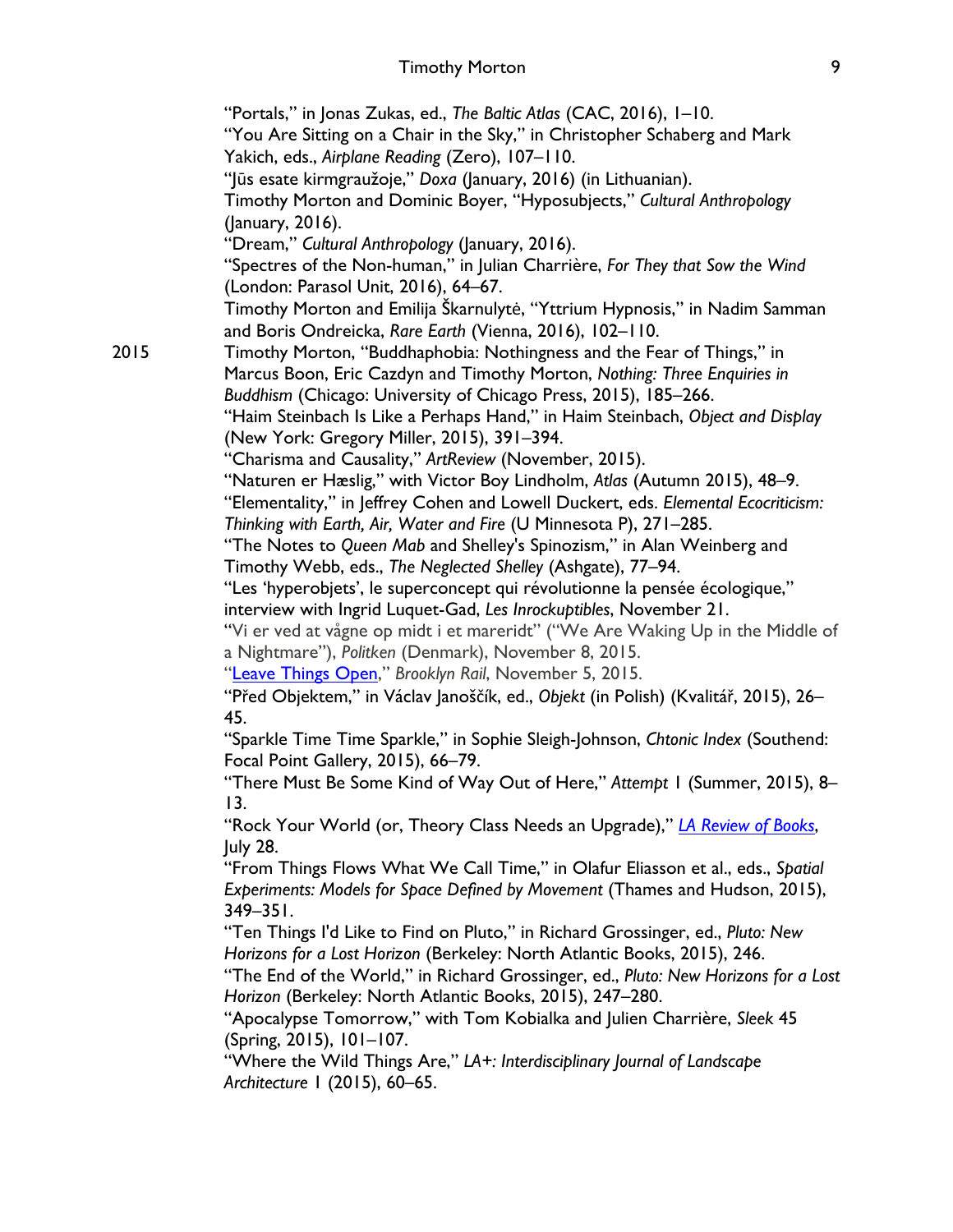"What Is the Soup?" (interview in Lithuanian), *CAC/ŠMC Interviu* 24 (2015), 24– 36.

"They Are Here," in Richard Grusin, ed., *The Nonhuman Turn* (Minnesota UP, 2015).

"Beauty Is Death," in Michael O'Neill, Mark Sandy and Sarah Wootton, eds., *The Persistence of Beauty: Victorians to Moderns* (London: Pickering and Chatto, 2015), 151–162.

"This Biosphere Which Is Not One: Towards Weird Essentialism," *Journal of the British Society for Phenomenology* (2015), 1–15.

"Hyperobjects," *High Country News* 47.1 (January, 2015), 8–9.

"Human Thought at Earth Magnitude," in Arie Altena, Mirna Belina and Lucas van der Velden, eds., *The Geologic Imagination* (Amsterdam: Sonic Acts Press, 2015), 163–178.

"Ecology," in Claire Colebrook, ed., *Jacques Derrida: Key Concepts* (New York: Routledge, 2015), 41–47.

"Dark Ecology Interview," Sonic Acts Research Series 6.

2014 "Mal-Functioning," *Yearbook of Comparative Literature* 58 (2012), 95–114. "Victorian Hyperobjects," *Nineteenth-Century Contexts* 36.5 (2014), 489–500.

"I've Been Kicked in the Biosphere," for the Extinction Marathon, Serpentine Gallery, London.

"Timothy Morton and Hans Ulrich Obrist," *DIS* magazine, October 2014. "Weird Matters," in Inke Arns, ed., *World of Matter* (HMKV, 2014).

"The Liminal Space between Things: Epiphany and the Physical," in Serpil Opperman and Serenella Iovino, eds., *Material Ecocriticism* (Bloomington: Indiana University Press, 2014), 269–279.

"Telephone Relay," with Olafur Eliasson, in *Olafur Eliasson: Riverbed* (Esbjerg, Denmark: Rosendahls, 2014), 52–53.

"Deconstruction and / as Ecology," in Greg Garrard, ed., *The Oxford Handbook of Ecocriticism* (Oxford UP, 2014), 291–304.

"Transmission from the Uncanny Valley," in Caroline Picard, *Ghost Nature* (Green Lantern Press, 2014), 9–15.

"All Kinds of Nonhumans: Judy Natal" (Circuit Gallery, 2014).

"Ecological Toys with Bristles," in Fan Di'An Zhang Ga, ed., *Thingworld: International Triennial of New Media Art, 2014* (Beijing: National Art Museum of China, 2014), 82–93.

"Objects in Mirror Are Closer than They Appear," in Bobby George and Tom Sparrow, eds., *Itinerant Philosophy: On Alphonso Lingis* (New York: Punctum, 2014), 37–60.

"From Modernity to the Anthropocene: Ecology and Art in the Age of Asymmetry," *The International Social Science Journal* 207–208 (2014), 39–51.

"How I Learned to Stop Worrying and Love the Term *Anthropocene*," *Cambridge Journal of Postcolonial Literary Inquiry* (2014), 1–8. doi:10.1017/pli.2014.15

"Plexiglass Chair," in Marina Zurkow and Valerie Vogrin, eds., *Petroleum Manga* (Punctum, 2014), 98–101.

"Pandora's Box: *Avatar*, Ecology, Thought," in Gerry Canavan and Kim Stanley Robinson, eds., *Green Planets: Ecology and Science Fiction* (Middletown, CT: Wesleyan UP, 2014), 206–225.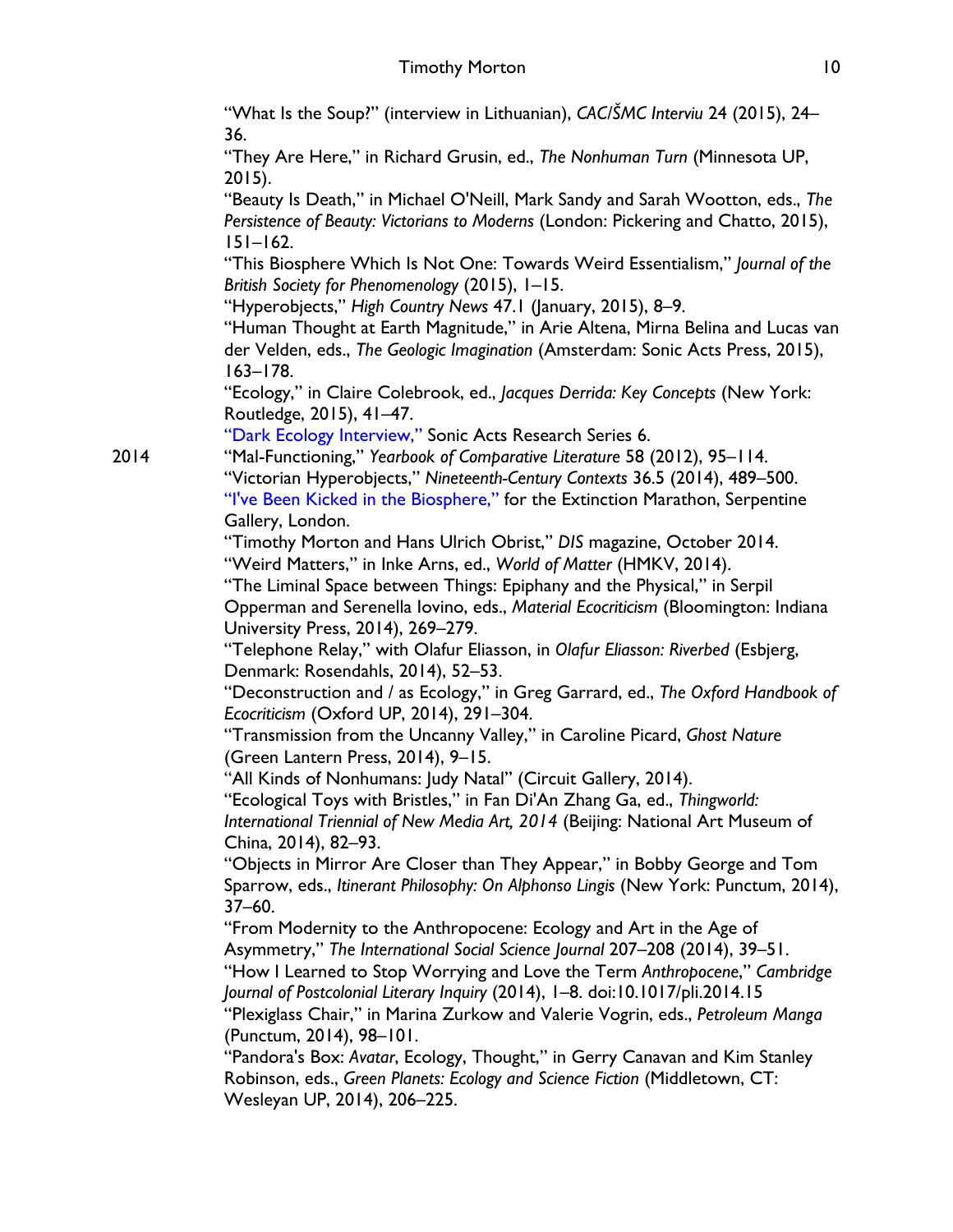"She Stood in Tears Amid the Alien Corn: Thinking Through Agrilogistics," *diacritics* 41.3 (2014), 90–113.

"My Dead Push Up the Grass, Silently Turning to Dust," sleeve notes for Blood Wedding, *A Survey of Locked Modes* (Future Audio Graphics, 2014).

"X-Ray," in Jeffrey Cohen, ed., *Prismatic Ecologies* (U of Minnesota P, 2014), 311– 327.

"There *Are* Mineral Monsters," Notes for Miljohn Ruperto, "Mineral Monsters," The Whitney, Thomas Solomon Gallery in Los Angeles (April, 2014).

"Ghost Plants," Notes for Miljohn Ruperto, "Voynich Botanical Studies," The Whitney, Thomas Solomon Gallery in Los Angeles (April, 2014).

2013 "Poisoned Ground: Art and Philosophy in the Time of Hyperobjects," *Symplokē* 21.1–2 (2013), 39–53.

"Objects in Mirror Are Closer than They Appear," in Tom Sparrow and Bobby George, eds., *Another Phenomenology: Exploring the Sensuous Earth* (Punctum, 2013).

"Paula Dawson, Hyperobject Detector," notes for Paula Dawson, *Hyperobject:Homeland* at Holoshop: Drawing and Perceiving in Depth (Sydney) and Holocenter (New York, 2013).

Interview with Lisa Doeland, *De Groene Amsterdammer*, August 1, 2013, 50–51. "Ecology in the Shadow of Oedipus," *Yes Naturally*, ed. Ine Gevers, Henk Oosterling and Dennis Kerkchoffs (Rotterdam: nai010 Publishers, 2013), 18–23. "At the Edge of the Smoking Pool of Death: Wolves in the Throne Room" *Helvete* 1 (2013), 21–28.

"Biosynthesis: Same as It Ever Was," *Volume* 35, 20–22.

"Treating Objects Like Women: Feminist Ontology and the Question of Essence," in Greta Gaard, Serpil Opperman and Simon Estok, eds., *International Perspectives in Feminist Ecocriticism* (Routledge, 2013), 56–69.

"Thinking the Charnel Ground (the Charnel Ground Thinking): Auto-

Commentary and Death in Esoteric Buddhism," *Glossator* 7 (2013), 73–94. Timothy Morton and Paul Thomas, "Kissing in the Shadow," *Continent* 2.4 (2013), 289–334.

2012 "Peak Nature," in Kalle Lasn, ed., *Meme Wars: The Creative Destruction of Neoclassical Economics* (Seven Stories, 2012).

> "Guilt, Shame, Sadness: Tuning to Coexistence," *Volume* 31 (2012), 16–18. Reprint of "Objects as Semi-Autonomous Zones," in Jamie Allen, Paul Boshears, Bernard Garnicnig, Vincent W.J. van Gerven Oef, A. Staley Groves and Nico Jenkins, eds., *Continent: Year 1* (New York: Punctum, 2012), 105–114.

"Ecology without Nature," in Carolin Wiederman and Soenke Zehle, *Depletion Design: A Glossary of Network Ecologies* (*Theory on Demand* 8) (Amsterdam: Institute of Network Cultures, 2012), 63–69.

"The Oedipal Logic of Environmental Awareness," *Environmental Humanities* 1 (2012), 7–21.

"Ecology without the Present," *Oxford Literary Review* 34.2 (2012), 229–238. "Everything We Need: Scarcity, Scale, Hyperobjects," *Architectural Design* 4 (2012), 78–81.

"Yukultji Napangati: Occupying Dreaming," *Discipline* 2 (2012), 52–58.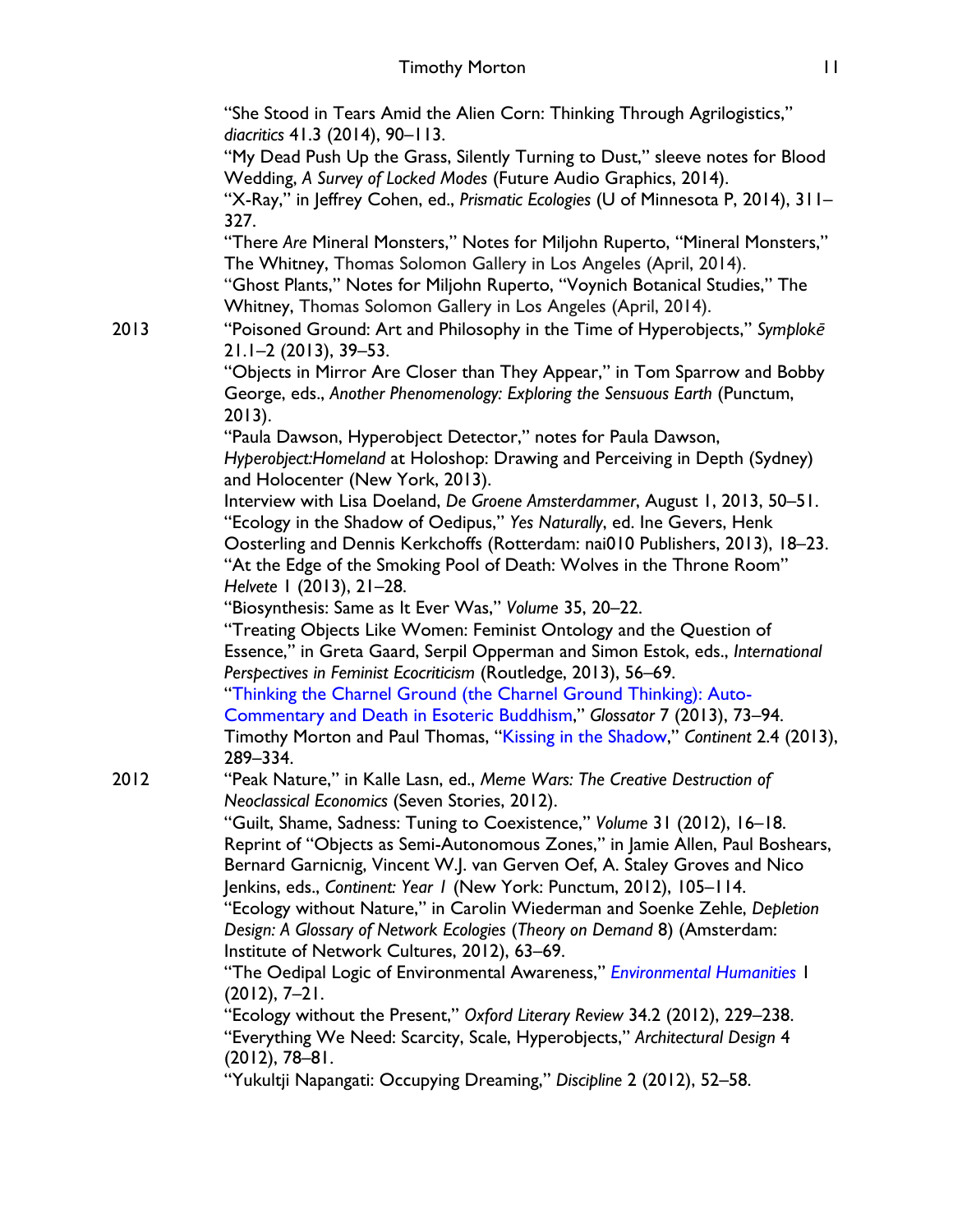"The Worlds of *Dungeons and Dragons*," in Jon Cogburn, ed., *Dungeons and Dragons and Philosophy* (Open Court, 2012), 151–164.

"An Object-Oriented Defense of Poetry," *New Literary History* 43.2 (2012), 205– 224.

"Architecture without Nature," *tarp: Architecture Manual* 10 (2012), 1–6.

"Objects in Mirror Are Closer than They Appear," *Singularum 1*.

"Art in the Age of Asymmetry: Hegel, Objects, Aesthetics," *Evental Aesthetics* 1.1 (2012), 121–138.

"Romantic Disaster Ecology: Blake, Shelley, Wordsworth," in David Collings and Jacques Khalip, eds., "Romanticism and Disaster," *Romantic Circles Praxis* (2012). "What Ecology Really Means," *Bare Essentials* (Australia), May.

"Practicing Deconstruction in the Age of Ecological Emergency," in Greg Garrard, ed., *Teaching Ecocriticism and Green Cultural Studies* (Palgrave, 2012), 156–166.

2011 "Freak Show Ecology: What Is the Difference between a Duck?" *Design Ecologies* 1.2 (2011), 185–199.

"Lynn Margulis, Symbiosis, Ethics," in Janneke Adema and Pete Woodbridge, eds., *Symbiosis* (Ann Arbor: Open Humanities Press, 2011).

"Thinking Ecology: The Mesh 1–3," in Janneke Adema and Pete Woodbridge, eds., *Symbiosis* (Ann Arbor: Open Humanities Press, 2011).

"Waking Up Inside an Object: The Subject of Ecology," *English Language Notes* 49.2 (Fall–Winter, 2011), 183–191.

"Marxism as Spiritual Bypassing," *The Contemporary Condition,* October 15.

"Objects as Temporary Autonomous Zones," *continent.* 1.3 (2011), 149–155. "Peak Nature," *Adbusters* 98 (November–December).

"Coexistence and Coexistents: Ecology without a World," in Axel Goodbody and Kate Rigby, eds., *Ecocritical Theory: New European Approaches* (U of Virginia P, 2011), 168–180.

"Here Comes Everything: The Promise of Object-Oriented Ontology," *Qui Parle* 19.2 (Spring–Summer, 2011), 163–190.

"Sublime Objects," *Speculations* 2 (2011), 254–274.

"Some Notes Towards a Philosophy of Non-Life," *Thinking Nature* 1 (2011).

"Zero Landscapes in the Time of Hyperobjects," *Graz Architectural Magazine* 7 (2011), 78–87.

"Inside," in Jonathan Watts, Aaron Juneau and Harriett Mitchell, eds., *Inside* (YH485 Press, 2011), 26.

"Unsustaining," *World Picture* 5.

"The Mesh," in Stephanie Lemenager, ed., *Environmental Criticism for the Twenty-First Century* (Routledge, 2011), 19–30.

2010 "Ecology after Capitalism," *Polygraph* 22 (2010), 46–59.

"Framed: The Machine in/as the Garden," *Electronic Book Review*.

"Response," *Speculations* 1 (2010), 200–202.

"Ecology as Text, Text as Ecology," *Oxford Literary Review* 32.1 (2010), 1–17.

"Thinking Ecology: The Mesh, the Strange Stranger, and the Beautiful Soul," *Collapse* 6 (2010), 265–293.

"Queer Ecology," *PMLA* 125.2 (March 2010), 1–19.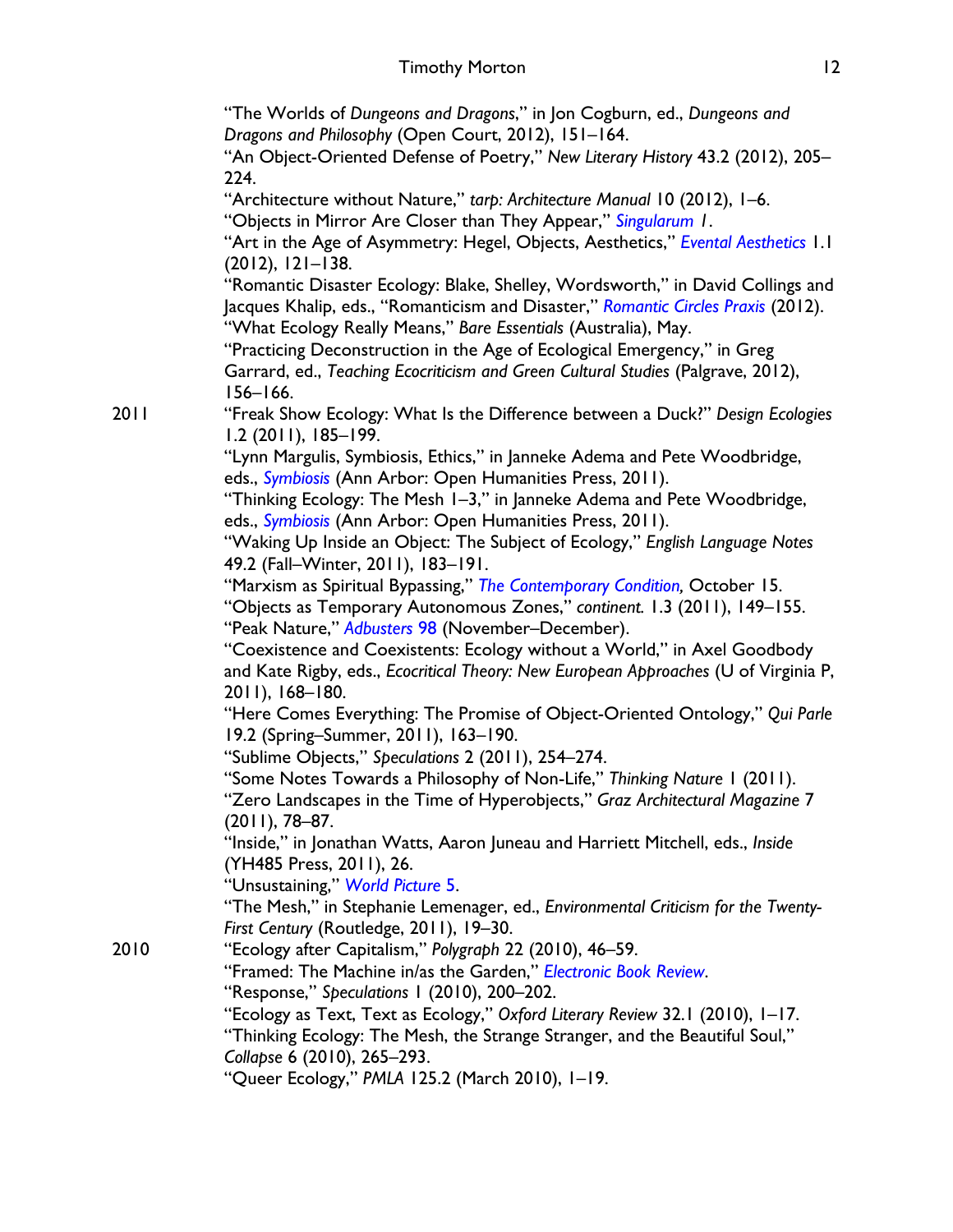|      | "The Dark Ecology of Elegy," in Karen Weisman, ed., The Oxford Handbook of the<br>Elegy (Oxford UP, 2010), 251-271.                                  |
|------|------------------------------------------------------------------------------------------------------------------------------------------------------|
|      | "Hyperobjects and the End of Common Sense," The Contemporary Condition.                                                                              |
| 2009 | "Don't Just Do Something, Sit There!" in Anne Sophie Witzke, ed., Rethink:                                                                           |
|      | Contemporary Art and Climate Change (Copenhagen: Alexandra Institute, 2009),<br>$49 - 52.$                                                           |
|      | "Escritura Ecologica," La Tempestad 10.65 (March, 2009), 94-97.                                                                                      |
|      | "Porcine Poetics: Shelley's Swellfoot the Tyrant," in Timothy Webb and Alan                                                                          |
|      | Weinberg, eds., The Unfamiliar Shelley (Ashgate, 2009), 279-295.                                                                                     |
| 2008 | "Ecologocentrism: Unworking Animals," SubStance 37.3 (2008), 37-61.                                                                                  |
|      | "Of Matter and Meter: Environmental Form in Coleridge's 'Effusion 35' and 'The                                                                       |
|      | Eolian Harp'," Literature Compass Romanticism 5.2 (January, 2008), 310-55.                                                                           |
|      | "John Clare's Dark Ecology," Studies in Romanticism 47.2 (Summer, 2008), 179-<br>193.                                                                |
| 2007 | "Byron's Manfred and Ecocriticism: Dark Ecology," in Jane Stabler, ed., Byron                                                                        |
|      | Studies (Palgrave, 2007), 155-170.                                                                                                                   |
|      | "John Clare and the Question of Place," in Claire Lamont and Michael                                                                                 |
|      | Rosssington, eds., Romanticism's Debatable Lands (Palgrave, 2007), 105-117.                                                                          |
|      | "Hegel on Buddhism," in Mark Lussier, ed., "Romanticism and Buddhism,"                                                                               |
|      | <b>Romantic Praxis.</b>                                                                                                                              |
| 2006 | "Joseph Ritson, Percy Shelley and the Making of Romantic Vegetarianism,"                                                                             |
|      | Romanticism 12.1 (2006), 52-61.                                                                                                                      |
|      | "Food Studies in the Romantic Period: (S)mashing History," Romanticism 12.1<br>$(2006)$ , $I-4$ .                                                    |
|      | "Percy Shelley, Snacker Poet," Moving Worlds 6.2 (2006), 22-29.                                                                                      |
|      | "Introduction," in The Cambridge Companion to Shelley, I-13.                                                                                         |
|      | "Receptions," in The Cambridge Companion to Shelley, 35-41.                                                                                          |
|      | "Shelley, Nature and Culture," in The Cambridge Companion to Shelley, 185-207.                                                                       |
| 2005 | "Environmentalism," in Nicholas Roe, ed., Romanticism: An Oxford Guide (Oxford                                                                       |
|      | UP, 2005), 696-707.                                                                                                                                  |
| 2004 | "Wordsworth Digs the Lawn," European Romantic Review 15.2 (March, 2004),                                                                             |
|      | $317 - 327.$                                                                                                                                         |
|      | "Mary Shelley as Cultural Critic," in Esther Schor, ed., The Cambridge Companion                                                                     |
|      | to Mary Shelley (Cambridge UP, 2003), 259-273.                                                                                                       |
|      | "Consumption as Performance: The Emergence of the Consumer in the                                                                                    |
|      | Romantic Period," in Cultures of Taste / Theories of Appetite, 1-17.<br>"Let Them Eat Romanticism: Materialism and the Study of Food and Eating," in |
|      | Cultures of Taste / Theories of Appetite, 257-276.                                                                                                   |
|      | "Preface," in Cultures of Taste / Theories of Appetite, xv-xxi.                                                                                      |
| 2002 | "The Plantation of Wrath," in Radicalism in British Literary Culture, 1650-1830, 64-                                                                 |
|      | 85.                                                                                                                                                  |
|      | "Introduction," in Radicalism in British Literary Culture, 1650-1830, 1-26.                                                                          |
|      | "Why Ambient Poetics?" The Wordsworth Circle 33.1 (Winter, 2002), 52-56.                                                                             |
| 2001 | " 'Twinkle, Twinkle, Little Star' as an Ambient Poem; a Study of a Dialectical                                                                       |
|      | Image; with Some Remarks on Coleridge and Wordsworth," in James McKusick,                                                                            |
|      | ed., "Romanticism and Ecology," Romantic Praxis (November, 2001).                                                                                    |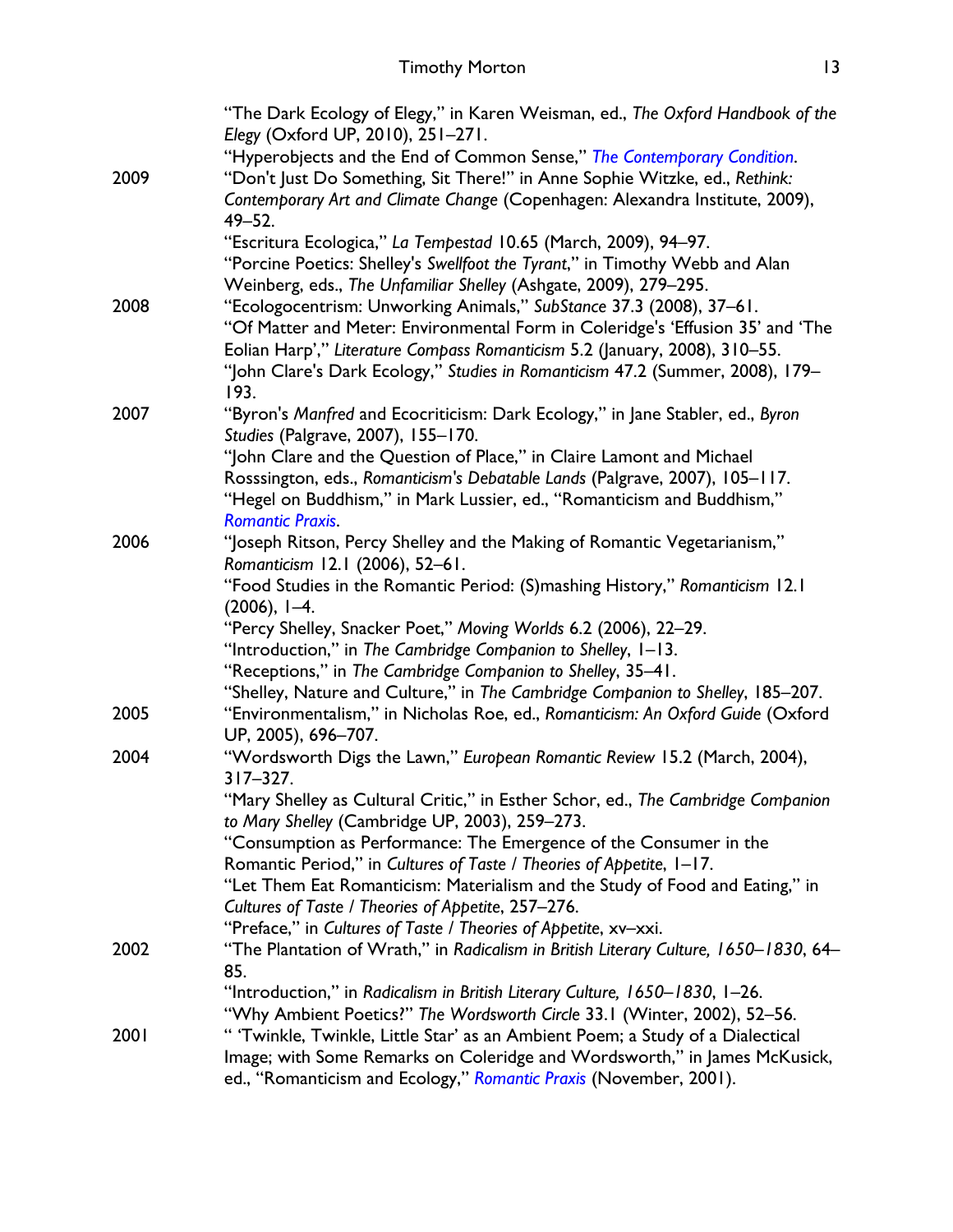|               | "Imperial Measures: Dune, Ecology and Romantic Consumerism," in Robert<br>Corbett, ed., "Romanticism and Science Fictions," Romanticism On the Net 21<br>(February 2001).<br>----------------------------------tenure-----------------------------                                                                                                    |
|---------------|-------------------------------------------------------------------------------------------------------------------------------------------------------------------------------------------------------------------------------------------------------------------------------------------------------------------------------------------------------|
| 1999          | "In Your Face," in Nicholas Groom, ed., Thomas Chatterton and Romantic Culture<br>(Macmillan, 1999), 79-95.<br>"Old Spice: William King, Culinary Antiquarianism and National Boundaries,"                                                                                                                                                            |
|               | Eighteenth-Century Life 25 (May, 1999), 1-5.<br>"Shelley," "Vegetarianism" in lain McCalman, ed., An Oxford Companion to the<br>Romantic Age: British Cutlure 1776-1832 (Oxford UP, 1999), 702-703, 744.                                                                                                                                              |
| 1998          | "Blood Sugar," in Timothy Fulford and Peter Kitson, eds., Romanticism and<br>Colonialism: Writing and Empire, 1780-1830 (Cambridge UP, 1998), 87-106.<br>"The Pulses of the Body: Romantic Vegetarian Rhetoric and Its Cultural<br>Contexts," in Kevin Cope, ed., 1650-1850: Ideas, Aesthetics, and Inquiries in the                                  |
| 1997          | Early Modern Era, vol. 4 (AMS Press, 1998), 53-88.<br>"More Books about Buildings and Food," Victorian Literature and Culture (1997),<br>359-365.                                                                                                                                                                                                     |
|               | "Queen Mab as Topological Repertoire," in Neil Fraistat, ed., "Early Shelley:<br>Vulgarisms, Politics and Fractals," Romantic Praxis (1997).                                                                                                                                                                                                          |
|               | "Taking Stands on the Later Coleridge," English Language Notes 34.4 (June, 1997),<br>$72 - 80.$                                                                                                                                                                                                                                                       |
| 1996          | "Trade Winds," in Kate Flint, ed., Poetry and Politics (Essays and Studies, 1996),<br>$19 - 41$ .                                                                                                                                                                                                                                                     |
|               | "Shelley's Green Desert," in Jonathan Bate, ed., Studies in Romanticism 35.3<br>$(1996), 409 - 430.$                                                                                                                                                                                                                                                  |
|               | "Bakhtin," "Bataille," "Benjamin," "Deconstruction," "Saussure," "Foucault,"<br>"Jakobson," "Kristeva," "Postmodernism," in Benet's Readers' Encyclopedia, 4th<br>edn. (Harper Collins, 1996), 73, 83, 95, 259, 915, 360, 518, 566-7, 823.<br>"Space, the Final Frontier: David Toop's Ocean of Sound," Andere Sinema (July-<br>August, 1996), 60–62. |
| 1995          | "Ultraworld Cliques: Technotopia, DJ's en Rave-Ruimte," part 1, Andere Sinema<br>127 (May-June, 1995), 33-40.                                                                                                                                                                                                                                         |
|               | "Ultraworld Cliques: Technotopia, DJ's en Rave-Ruimte," part 2, Andere Sinema<br>128 (July-August, 1995).                                                                                                                                                                                                                                             |
|               | Timothy Morton and Jennifer Wicke, "The Imagination of Clive Barker," (Laguna<br>Art Museum, 1995).                                                                                                                                                                                                                                                   |
|               | . "De Verbeelding van Clive Barker," Andere Sinema 129 (September-<br>October, 1995), 37-40.                                                                                                                                                                                                                                                          |
| 1994          | "Hip Hop 'n' Dip," Verbivore I.                                                                                                                                                                                                                                                                                                                       |
| <b>HONORS</b> |                                                                                                                                                                                                                                                                                                                                                       |
| 2016          | Fukusu-sei no ecology (Ibunsha, 2016) published about my work in Japanese.                                                                                                                                                                                                                                                                            |
| 2015          | Hyperobjects ASLE best book award (shortlist).<br>"Pandora's Box," Science Fiction Research Association Pioneer Award                                                                                                                                                                                                                                 |
|               | (nominated).                                                                                                                                                                                                                                                                                                                                          |
| 2010<br>2008  | ASUCD Outstanding Teacher of the Year, Finalist (L&S).<br>Keats–Shelley Association prize, best essay, for "John Clare's Dark Ecology."                                                                                                                                                                                                               |
|               |                                                                                                                                                                                                                                                                                                                                                       |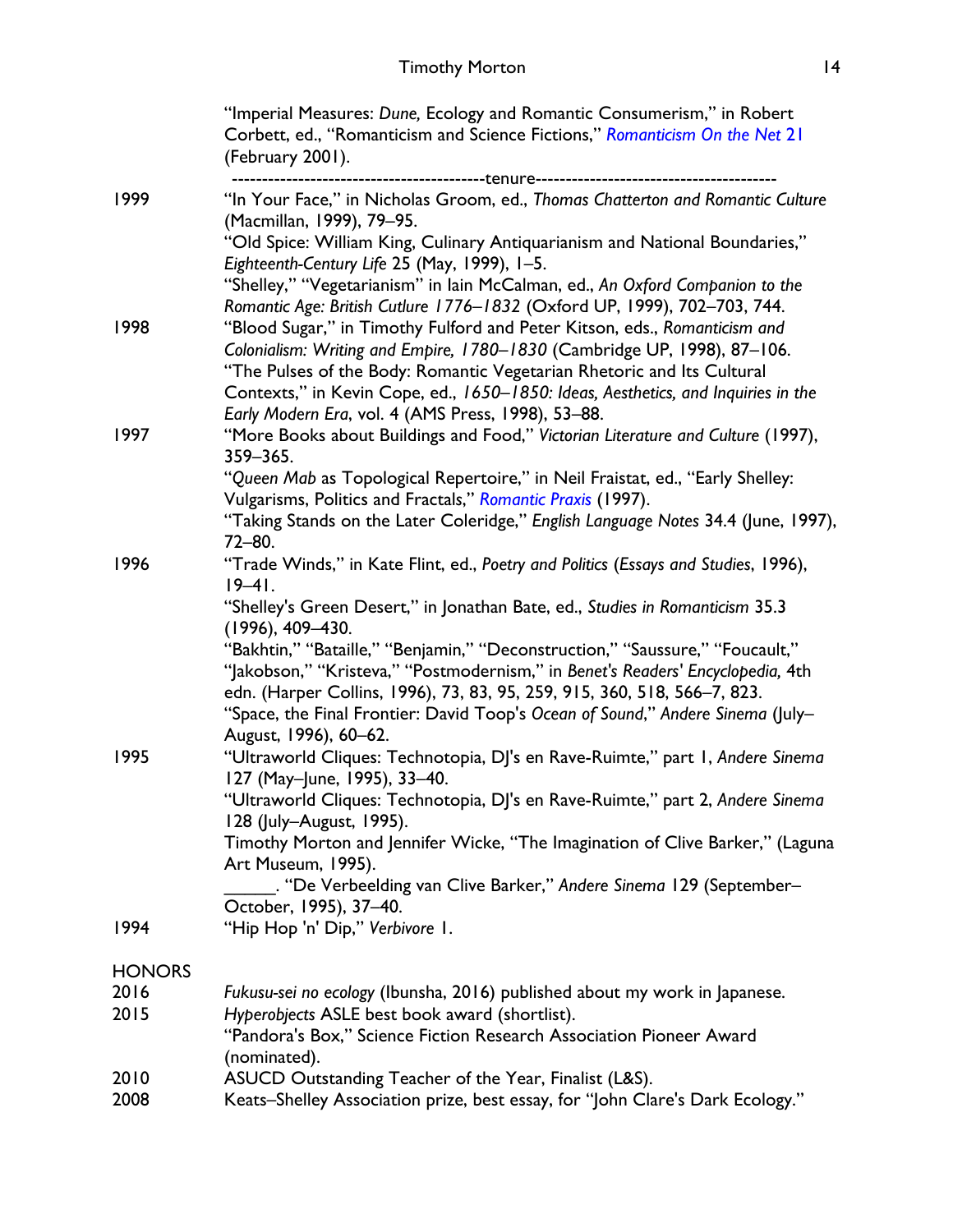- 2006 Distinguished Visiting Fellow, Queen Mary, University of London.
- 2003 Marinus G. Smith teaching award.
- 2001 Runner up, best essay, *Romanticism on the Net*, for "Imperial Measures."
- 1992 Junior Research Fellowship, Oxford (Worcester College, Oxford).
- 1991 Matthew Arnold Essay Prize, Richard Selig Poetry Prize (Oxford).
- 1989 College English Prize (Magdalen College, Oxford).
- 1987–9 Demyship (Scholarship, Magdalen College).
- 1987 Beddington Prize (top First, Oxford).
- 1985 Jowett-Sendelar Classical Essay Prize (UK).
- 1981–5 John Colet Scholarship (top scholarship, St Paul's School).

## AWARDS

- 2015–16 Rice Seminar Grant (\$350 000).
- 2012–13 Energy Arts and Media initiative (\$40 000).

## LECTURES (audio and video archive)

| 2020 | "Queer Theory and Environmentalism," LSE Green Week, London, November<br>20.                                                                                                            |
|------|-----------------------------------------------------------------------------------------------------------------------------------------------------------------------------------------|
|      | "Disgust Is Life," Dark Eden, Sydney, November 5.                                                                                                                                       |
|      | "Lockdown Is Reopening, Reopening Is Lockdown," "The Planet as Festival,"<br>Terraforma, Rome, October 30.                                                                              |
|      | Dialogue with Olafur Eliasson, The Brooklyn Rail, New York, October 27.<br>"Colonialism Is Everywhere But It's Not Everything," Outernational Listening<br>Session, Berlin, October 25. |
|      | "Responsibility versus Guilt," E Se Domani, Milan, October 21.                                                                                                                          |
|      | "Underground Ecology" (online), The Showroom, from July 27.                                                                                                                             |
|      | "A Cheap Holiday in Other People's Misery," Rethinking Tourism, online, May 7.<br>"Harriet Harriss and Timothy Morton," The World Around (Earth Day),                                   |
|      | Dezeen, April 22.<br>"Apocalypse No," The Nobel Foundation, Oslo, February 12.                                                                                                          |
|      | "D.R.E.A.M.W.E.A.P.O.N.S," IFFR, Rotterdam, February 1.                                                                                                                                 |
|      | "How Did We Get Here?" STRP, Eindhoven, January 31.                                                                                                                                     |
|      | "Synthetic Landscape," Eindhoven Design Academy, January 31.                                                                                                                            |
|      | "D.R.E.A.M.W.E.A.P.O.N.S," Hyperobjects Retreat, Hyperobject Industries, Palm<br>Springs, January 13.                                                                                   |
| 2019 | "Putting the Ecology Back in Economy," Garage Museum, Moscow, December<br>$\prod$                                                                                                       |
|      | "We Are the Asteroid," Pratt Institute, November 14.                                                                                                                                    |
|      | "The Politics of Beauty and the Sublime," dialogue with Graham Harman, Sci-<br>Arc, October 11.                                                                                         |
|      | "Is Landscape Architecture Possible?" Sci-Arc, October 10.<br>"Synthesizers," Sci-Arc, October 9.                                                                                       |
|      | "We Are the Asteroid III," dialogue with Karen Farber, Houston, August 29.<br>"Reflections on Being Ecological," The Wordsworth Trust, Grasmere, UK, June<br>22.                        |
|      | "So I Wrote This Opera," Cultures of Energy, Rice University, April 12.                                                                                                                 |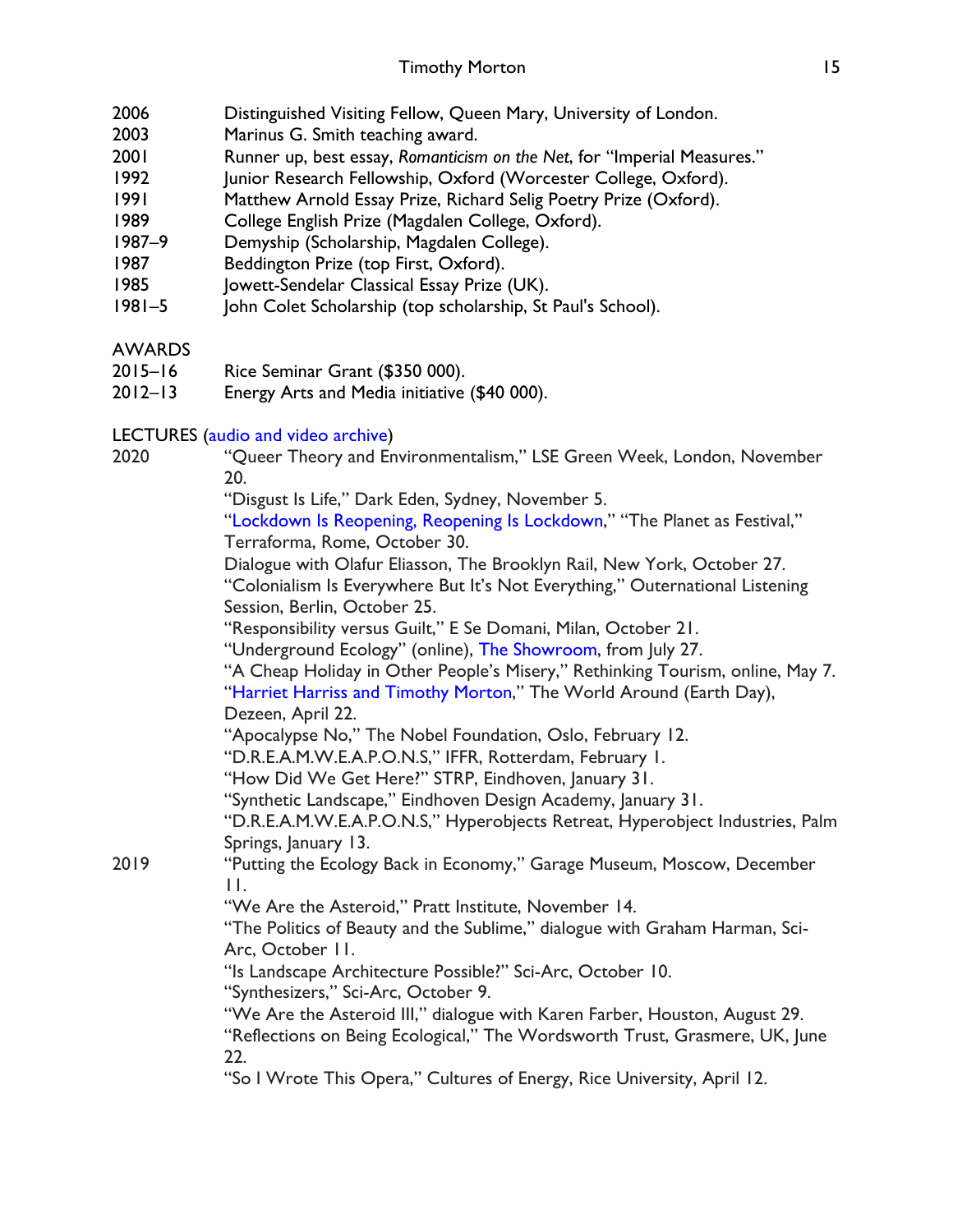Dialogue with Beth Campbell, Landmarks Museum, University of Texas, Austin, April 11. "Fullness of Being," California College of the Arts, April 8. "The Politics of Time," Dialogue with Berno Odo Polzer, Maerzmusik Festival, Berlin, March 23. "Overkill," Concrete Seminar, Rice University, March 2. "Object-Oriented Marxism," Graduate Symposium, Rice University, February 15. 2018 "Racism, Ecology, and The Uncanny Valley," ELLAK, Seoul, December 13. "Facing Climate Realities, Reimagining the Future," Dialogue, Creative Time Summit, November 1. "You're Not Guilty," Creative Time Summit, Miami, November 1. "Hypercities," Innovative City Forum, Tokyo, October 18. "What Are We Sustaining?" La Buona Planta, Milan, September 29. "Living in the Future's Past," dialogue, New Media Film Festival, Los Angeles, June 16. "Living in the Future's Past," dialogue with Christina Lorenzatto, Albuquerque Film Festival, June 9. "Reflections on Being Ecological," Palais des Beaux-Arts, Paris, June 7. "This Is the Beginning of History," The Anthropocene and Beyond, Hong Kong, May 28. "Inside Big Botany," Spencer Museum, Lawrence, Kansas, May 2. "Closing Remarks," roundtable, Deep Vista architecture conference, Texas A&M, April 28. "Borders and Thresholds," roundtable, Deep Vista architecture conference, Texas A&M, April 27. "Ecologies," roundtable, Deep Vista architecture conference, Texas A&M, April 27. "Living in the Future's Past," dialogue with Susan Kucera, Dallas Film Festival, April 26. "Living in the Future's Past," dialogue with Susan Kucera, Houston Film Festival, April 22. "Petrichor," Cal State Los Angeles, April 20. "Hyperobjects: The Walk-Through," Hyperobjects Exhbition, Ballroom Marfa, Marfa, Texas, April 14. "Holism," Radbound Reflects, Nijmegen, Netherlands, March 23. "The Being Ecological Lecture," Radbound Reflects, Nijmegen, Netherlands, March 23. "A Radical View of Nature," School of Life, Amsterdam, March 22. "Stop Looking at Cities the Wrong Way," Danish Academy of Art, March 8. "You Can't Make Ecological Buildings," Texas Society of Architects, Houston, February 16. "You're Not Making Ecological Art Yet," Reykjavik Academy of Art, February 2. "Being Ecological," London Review of Books Bookshop, London, January 30. "Being Ecological," Royal School of Art, London, January 29. "Stop Yelling," the Norton Museum, West Palm Beach, January 6. 2017 "Water and the Body," dialogue, Marfa, November 19. "Lights, Camera, Stillness," Porto, Portugal, November 10.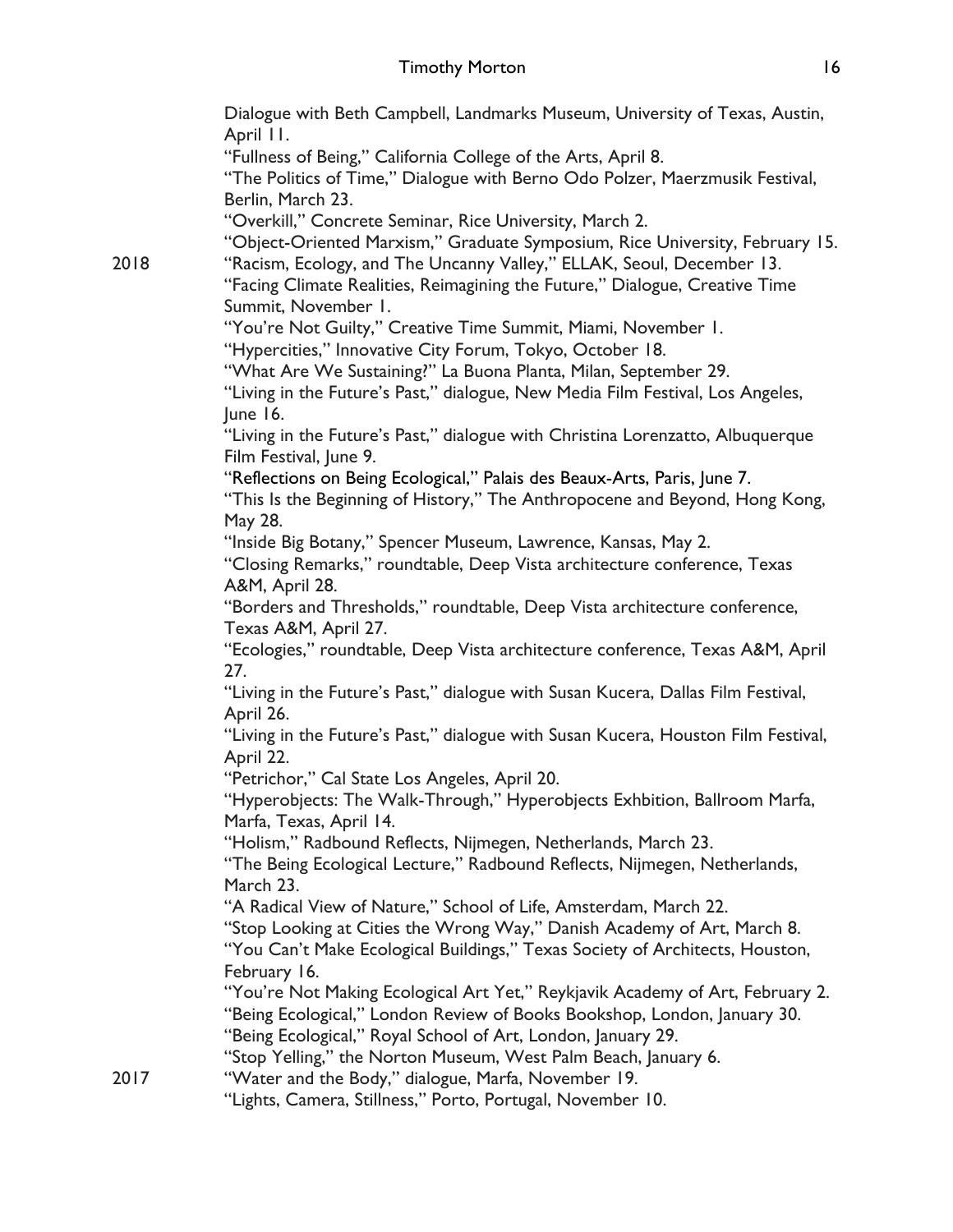"Closing Remarks about Solidarity with Nonhumans and the Humans of 2100," *After the End of the World*, CCCB, Barcelona, Spain, October 25.

"Causality and Reality," seminar, Bau Design School, Barcelona, October 25.

"Maintaining the Future," Bau Design School, Barcelona, October 25.

"Ministerial Statement," *After the End of the World*, CCCB Barcelona, October 24.

"Kaleidoscopic Entities," Kunstlerhaus Bethainen, Berlin, October 10.

"Disturbulence," Test. Dept. album launch, London, October 7.

"Here Come the Lizard People," Serpentine Gallery, London, October 7.

"You're Not Guilty: What It's Like to Be Human at a Global Warming Scale," London, October 6.

"Is Landscape Architecture Possible?" Oyster Seminar, Stockholm, September 29.

"There Are More Parts than Wholes: Emulsion Theory and You," University of Pennsylvania, September 18.

"Fake News, Ecological Edition," University of Southern Denmark, Odense, September 8.

"Objects and Literature," University of Southern Denmark, Odense, Denmark, September 8.

"Humankind: Solidarity with Nonhuman People," Tate Modern Bookshop, London, August 21.

"We Are All Mermaids," Decad, Berlin, August 9.

"Let's Take a Walk Through the Uncanny Valley," Cinema Camp, Lithuania, July 29.

"Human Kind," Dialogue with Paul Johnson, Camden Arts Center, June 14.

"Borne," Dialogue with Jeff VanderMeer, Brazos Bookstore, Houston, May 22.

"Ecological Pleasures," Click Festival, Helsingor, May 21.

"Dark Ecology," Click Festival, Click Festival, Helsingor, May 20.

"Belonging to the Biosphere: Why Ecology Beyond Green Requires a New Holism," Copenhagen, May 19.

"Queer Green Sex Toys," Penn State University, March 31.

"Hyposubjects," Penn State University, March 31.

"Changing Is Changing," Kosmopolis Literature Festival, Barcelona, March 23. "Lifeforms vs Trump," The Showroom, London, March 18.

"We Are Them," Consuming Animals, York University (UK), March 17.

"The Golden Stain of Time," SCI-Arc, Los Angeles, March 7.

"Ecological Monstrosity," Universität der Künste Berlin, February 8.

"Rocking: A New Theory of Action," Matter: States of Urgency, Labortheater, HfBK, Dresden, January 27–29.

2016 "Avant What?" dialogue with Cary Wolfe, Avant Museology, Walker Art Center, Minneapolis, November 21.

"Voyager 3," *Golden Record Redux*, New York, November 10.

Dialogue with composer Jennifer Walshe, Copenhagen, November 4.

"Nihilism Upgrade," Hybrid Ecologies, Academy of Fine Arts, Munich, November 3.

"Perforated Worlds," Continuous Verb Electronic Music Festival, MMCA, Seoul, October 30.

"Things Just Got Weird," The Renaissance, University of Chicago, October 23.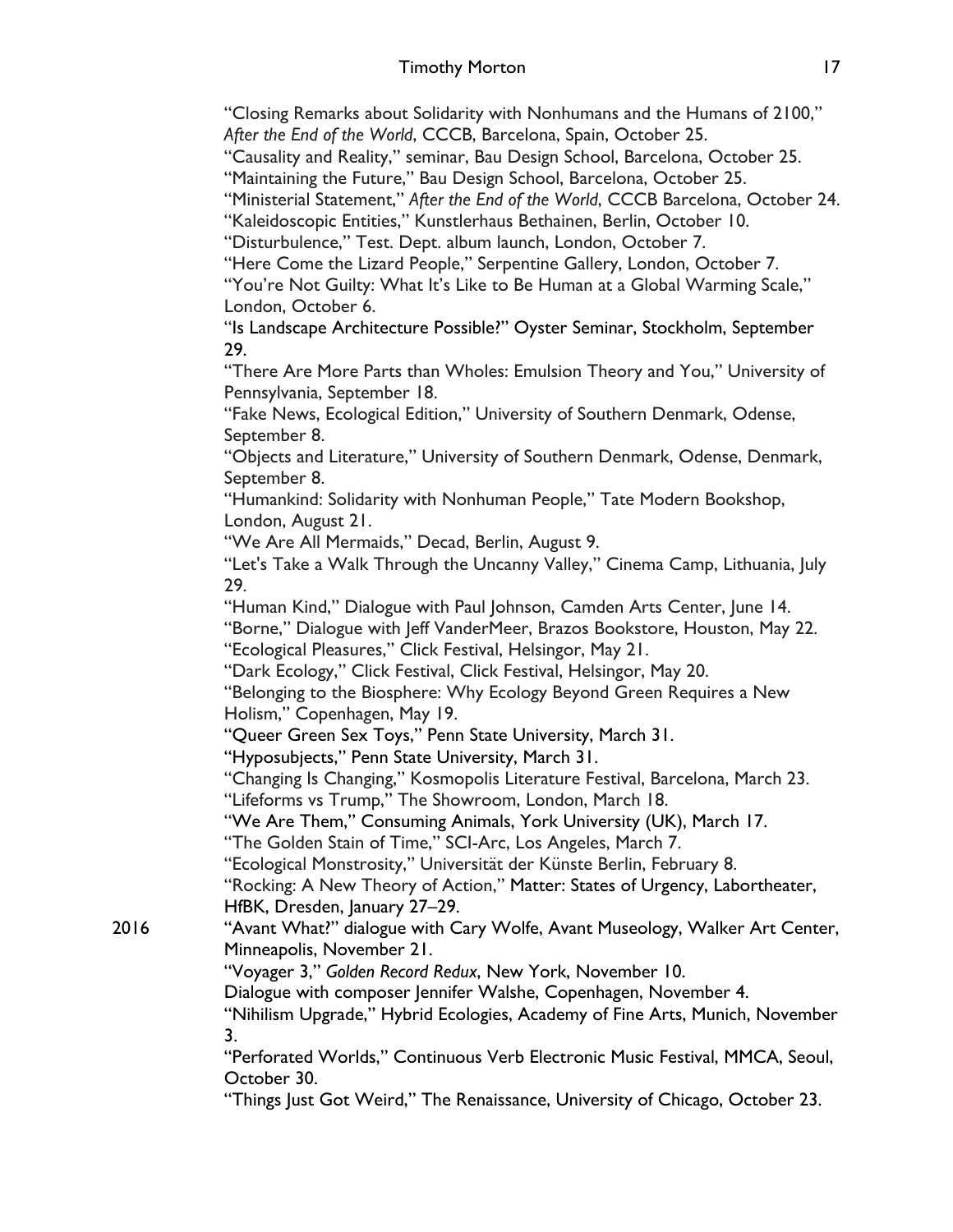"Use the Force," Aesthetic Activism, Yale University, October 12.

"Stuff Can Happen," Serpentine Miracle Marathon, London, October 8.

"The Parliament of Things," dialogue with Olafur Eliasson, Leeum, Seoul, September 28.

"Where Are All the Megacities?" Future Cities conference, Singapore, September 14.

"Rock Your Body," Rock/Body Symposium, University of Exeter, September 9. "Nature Isn't Real," at Aleppo, *Nature,* Brussels, September 6.

"The Halting Problem," Arctic Encounters / Dark Ecology Tour, Tromsø, Norway, June 15.

"Dark Ecological Chocolate," Dark Ecology Tour, Kirkenes, Norway, June 10. Dialogue with David Brooks, Aldrich Contemporary Art Museum, Ridgefield, Connecticut, June 4.

"Agriculture Is Exploding," Aldrich Contemporary Art Museum, Ridgefield, Connecticut, June 4.

Roundtable, "Music, Art, and Machine Intelligence," Google, San Francisco, June 1.

"Solidarity with Nonhuman People," York University, Toronto, May 19.

"Omaobamaoldsmobile," Dialogue with Haim Steinbach, Tanya Bonakdar Gallery, May 7.

"Bugging Marx," Cultures of Energy, Rice University, April 23.

"From Hyperlocal to Hyperobject: Art, Ecology, and OOO," Marfa Dialogues, Fotofest Biennial, March 26.

"Haunted Houses," SCI\_Arc Architecture School (Los Angeles), March 14. "Philosophy is Design is Philosophy," SCI\_Arc Architecture School (Los Angeles), March 10.

"Objects and Ecology," 4 seminars, SCI\_Arc Architecture School (Los Angeles), March 10–14.

"Résistances," participant and presentation, Studio Ferber, Paris, February 25–28. "When Frogs will Cross the Street You've Designed," Façoner l' Avenir, Paris, February 8.

"X-Existence," Annual Art History Lecture, College of William and Mary, January 28.

"Art Objects," Seminar and studio visits, Glassell School, Museum of Fine Arts, Houston, January 19.

"And You May Find Yourself Living in an Age of Mass Extinction," ISCP, New York, January 12.

2015 "How to Make a Catastrophe out of a Disaster," Bétonsalon, Paris, December 19.

"A.P.E: Art, Philosophy, Ecology," Bétonsalon, Paris, December 18.

"You Are Inside a Wormhole: Portraits from within a Convex Mirror," QSO LENS installation by Emilija Skarnulytė, Vilnius, November 28.

"Have a Nice Dream," Force and Power in the Anthropocene, the American Anthropological Association, Denver, November 21.

"Cthonic Live," Resonance FM, London, UK, November 19.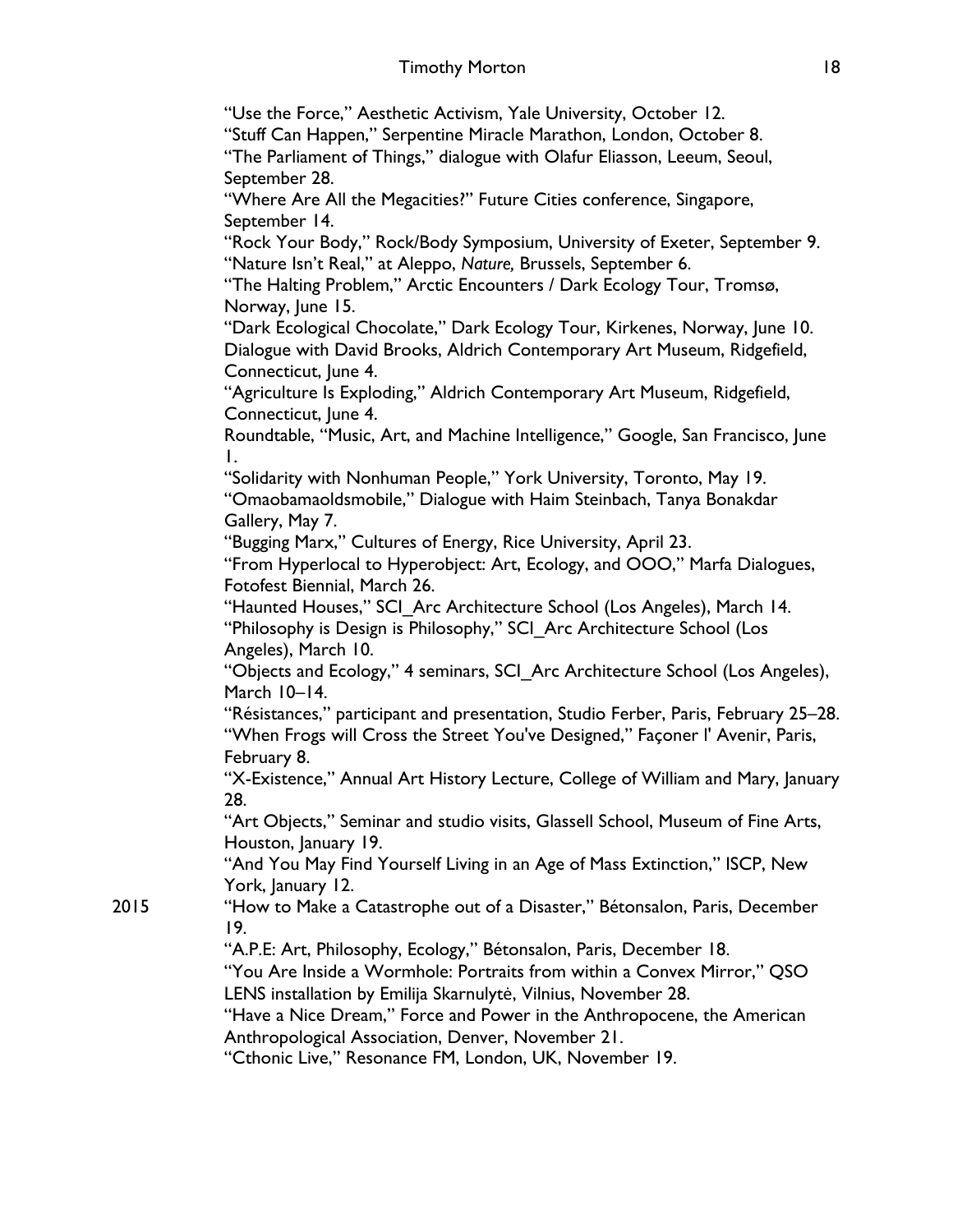Chair, Roundtable, "Who Am Us Anyway? The Human Species in a Posthuman Frame," SLSA ("After Biopolitics"), Houston, November 14.

"Can We Let Spoons be Alive?" SLSA ("After Biopolitics"), Houston, November 14.

"Live Evil: Patriarchal Life and Object Undeath," SLSA ("After Biopolitics"), Houston, November 13.

"Planet-Scale Death Drive: Olafur Eliasson in Conversation with Timothy Morton," CPH:DOX documentary film festival, Copenhagen, November 11. "Super Natural," Voices of Urgency, FIAC, Paris, October 25.

"Artist Talk: Olafur Eliasson and Timothy Morton," Moderna Museet, Stockholm, October 2.

"How to Defeat Invisible Gods," Keynote, Op3ra 2, Mexico City, June 26. "The Spectral Plain," Keynote, The Fourth Colloquium on Artistic Research in Performing Arts (CARPA4), "The Nonhuman and the Inhuman in Performing Arts," Theatre Academy, University of the Arts, Helsinki, June 11–13, 2015. "From Them Flows What We Call Time," Keynote, *The Substance of Time,*  International Association for the Study of Time, Université de Paris 8, May 21– 22.

"Humankind," keynote, Approaching the Anthropocene: Perspectives from the Humanities and Fine Arts, UC Santa Barbara, May 7–8, 2015.

"Show Us Your Papers!" Keynote, Ethics, Agency and Aesthetics in the Anthropocene: A Symposium, UC Berkeley, April 17, 2015.

"Electric Peanuts," Dialogue with Paul Johnson, Focal Point Gallery, Southend, UK, March 21.

Roundtable, SonicActs Festival, Amsterdam, February 26.

"Subscendence," SonicActs Festival, Amsterdam, February 26.

"Brenda Hillman's Elements," Roundtable, Rice University, February 13.

"Escape from Mesopotamia (12 000 Years Too Late)," Atmospheres: Emergence Architecture Conference, University of Manitoba, Winnipeg, Canada, February 7. "On Ecological Touching: Knowing (as) Intimacy," University of Manitoba, Winnipeg, Canada, February 5.

"The Anthropocene: Tactics for Understanding It in the Humanities," Seminar, University of Manitoba, Winnipeg, Canada, February 5.

"The Uncanny Valley Is in Fact a Gigantic Plain, Stretching as Far as the Eye Can See in Every Direction," Keynote, HGSA Conference, Rice University, January 31.

"The Fast Track to Ecological Sadness," SonicActs Book Launch, Amsterdam, January 17.

"The Party Cools of Stoan," Bergen Kunsthall, Bergen, Norway, January 15. 2014 "Ecology, Objects, Design," Seminar, Zooetics, Kaunas, Lithuania, December 20. "I Believe in Coral," Keynote, Zooetics, Kaunas, Lithuania, December 19. "Hypocrites," at "The Humanities in the Age of Ecological Crisis," Northwestern University, November 4.

> Dark Ecology Roundtable, Dark Ecology Symposium, Kirkenes, Norway, October 11.

"Human Thought at Earth Magnitude," Dark Ecology symposium, Kirkenes, Norway, October 9.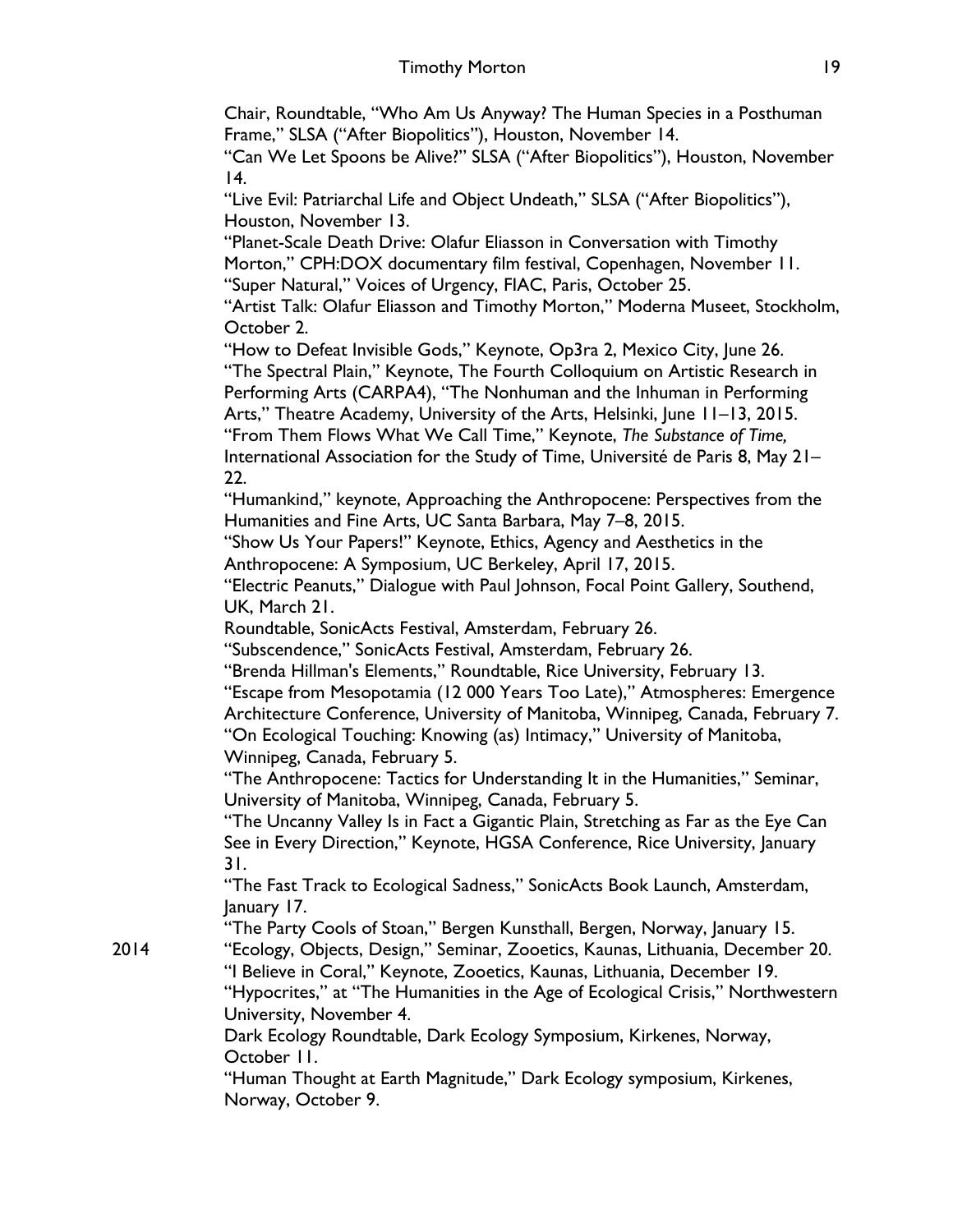"What Is Ecological Art?" Wordsworth and Basho Conference, The Wordsworth Museum, September 21.

"...and I Feel Fine?" Keynote at The End of Place as We Know It, University of Strathclyde, Glasgow, September 19.

"Close Encounters: Haim Steinbach," The Object is Present, The Menil Collection, Houston, June 28.

"Dark Ecology: For a Logic of Future Coexistence: The Third Thread," The Wellek Lectures, University of California, Irvine, May 23.

"Dark Ecology: For a Logic of Future Coexistence: The Second Thread," The Wellek Lectures, University of California, Irvine, May 22.

"Dark Ecology: For a Logic of Future Coexistence: The First Thread," The Wellek Lectures, University of California, Irvine, May 21.

"Why Ecological Awareness Is Loopy," Keynote, "Imagining Earth" conference, Ruhr-Universität Bochum, May 30.

"Dark Ecology and Ecocriticism," Deleuze and Ecocriticism Seminar, Berne, Switzerland, May 11.

"Ecocriticism and the Anthropocene," Keynote, "Deleuze and Ecocriticism," University of Switzerland, Bern, May 11.

"What Makes Us Human? A Response to Judy Natal," Cultures of Energy Symposium, Rice University, April 24.

"Victorian Hyperobjects," Keynote, Interdisciplinary Nineteenth-Century Studies Conference, University of Texas, Houston, March 29.

"Journey to the Center of the Ecological Chocolate," The Contemporary, Austin, March 7.

"The Humanities in the Age of Ecological Emergency," Provost's Lecture Series, Rice University, February 18.

"Ecological Awareness 101," Loyola University, February 4.

2013 "Secret Agents ov Gaia," American Academy of Religion," Baltimore, November 23.

"Bristles," Medieval and Early Modern Studies Institute, George Washington University, November 15.

"Automatic Nothingness," Keynote, Performing Objects, Falmouth University, October 18.

"Weird Essentialism," Keynote, Society for Literature, Science and the Arts, October 5.

"All Objects Are Deviant," Society for Literature, Science and the Arts, October 4.

"Mal-Functioning," 2013 English Symposium Keynote, Rice University, September 13.

"Romantic Ecology Revisited," Wordsworth Summer Conference, Rydal, UK, August 10.

"She Walks in Beauty like the Night in Which All Cows Are Black: Byron's Nonhuman," International Byron Conference, London, July 3.

"Earworms," Tuned City Brussels, Belgium, June 30.

"What Is Ecological Philosophy?" Erasmus University, Rotterdam, May 24.

"Some Problems in Ecological Philosophy," Erasmus University, Rotterdam, May 24.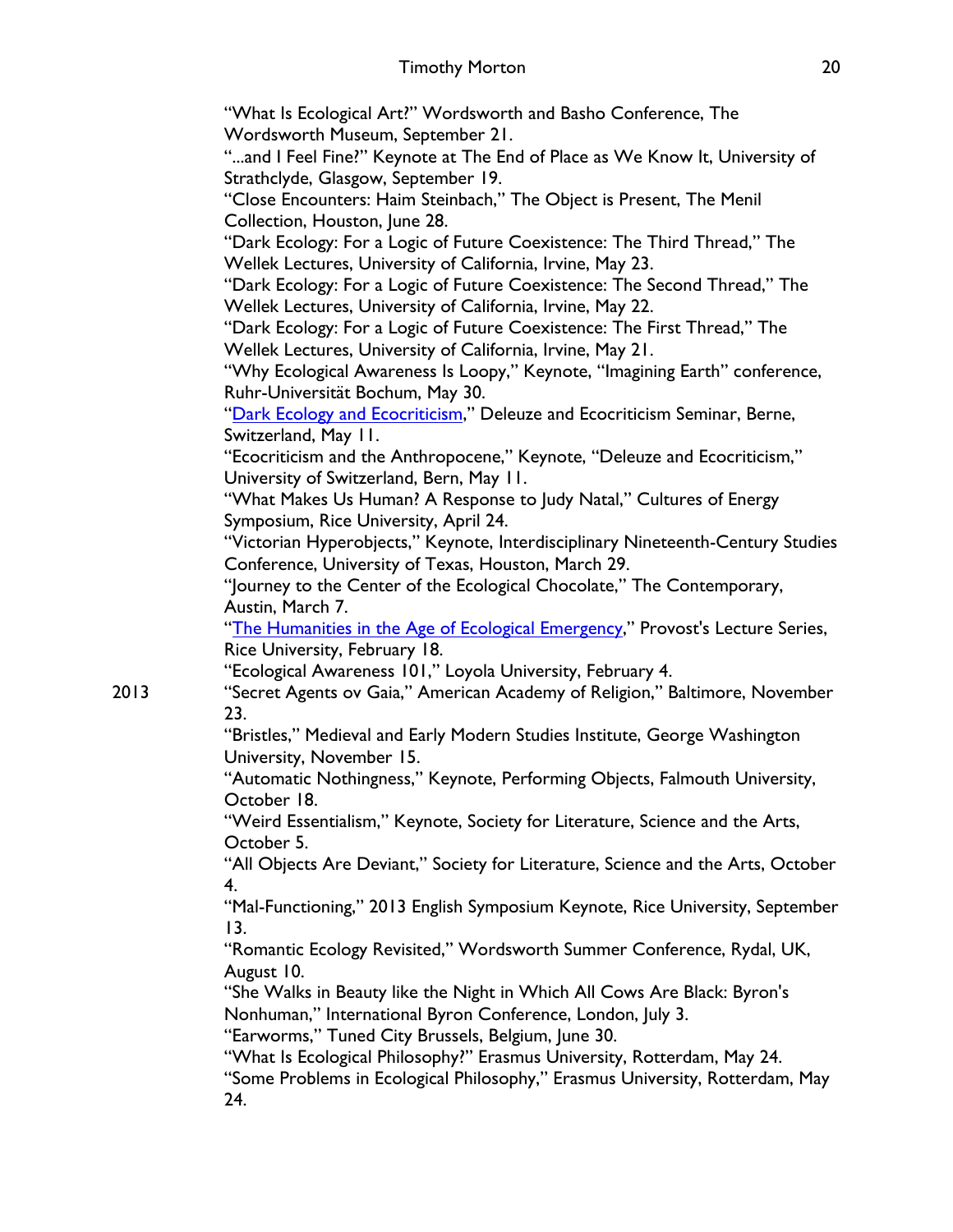"Things Are Fuzzy," *Yes Naturally*, Gemeente Museum, The Hague, May 23. "Environmentality," University of Sussex, May 22.

" 'The Only Emergency Is the Lack of Emergency': Reflections on Creativity in the Anthropocene," University of Sussex, May 21.

"Concentric Temporalities," History and Politics of the Anthropocene,

University of Chicago, May 17–18 (May 18).

"Weird Embodiment," UC Davis, May 9.

"What Vegetables Are Saying about Themselves," Princeton University, May 3.

"Dark Ecology," Cultures of Energy Symposium, Rice University, April 20.

"Ecology Kitsch Parchment" (a close reading symposium) with Bruce Holsinger, UVa, March 23.

"The Dark Side of the Household Object," University of Virginia, March 22. Participant, Energy Arts Symposium, Rice University, March 20.

"The Age of Asymmetry," Rice Graduate Student Recruiting talk, March 16. "Great Disillusionments," Rice University Victorian Studies Symposium, February 9.

"Ecology without Agriculture: A Philosophical–Anthropological Investigation," Anthropology Department, Rice University, January 16.

"Raven Gloss: Victorian Dark Ecology," MLA, Boston, January 6.

"Grotesque Romantic Ecology," MLA, Boston, January 3.

2012 "Philosophy and Climate Change," case study for the Sawyer Seminar Cultures of Energy, with Gwen Bradford, Melinda Fagan and Simon Keller, December 5. "Distributed Mind," American Anthropological Association, November 16.

"Underground, Unground, Ground Under," U of Western Ontario, November 2.

"Ecology without Presence: Some Romantic Models," U of Western Ontario, November 1.

"Dark Ecology Phase II," Guimaraes, Portugal, October 28.

"Dark Ecology: Art and Thinking in the Anthropocene," Lisbon, October 26. "Biopolitics: Life in Past and Present," Sawyer Seminar, U Wisconsin, Madison, October 19.

"After Biopolitics," U Wisconsin, Madison, October 19.

Ecophilosophy class, U of Wisconsin Madison, October 18.

"Dark Ecology: Philosophy in the Anthropocene," U Wisconsin Madison, October 18.

"Two Worlds Embracing One: Aesthetics, Mathematical Image-World, Physics, and the Humanities," panel chair, SLSA, Milwaukee, September 29.

"Buddhist Objects," SLSA, Milwaukee, September 27–30.

"Closer than Hands and Feet: Plato's Cave and the Proximity of Things," SLSA, Milwaukee, September 27–30.

"Ecological Awareness Is a Strange Oedipal Loop," University at Buffalo, September 24.

"Nonhuman Queer," "After Queer, After Humanism," Roundtable, Rice University, September 15.

"The Matter of Contradiction," Roundtable, Limousin, France, September 8. "Art without You," Limousin, France, September 8.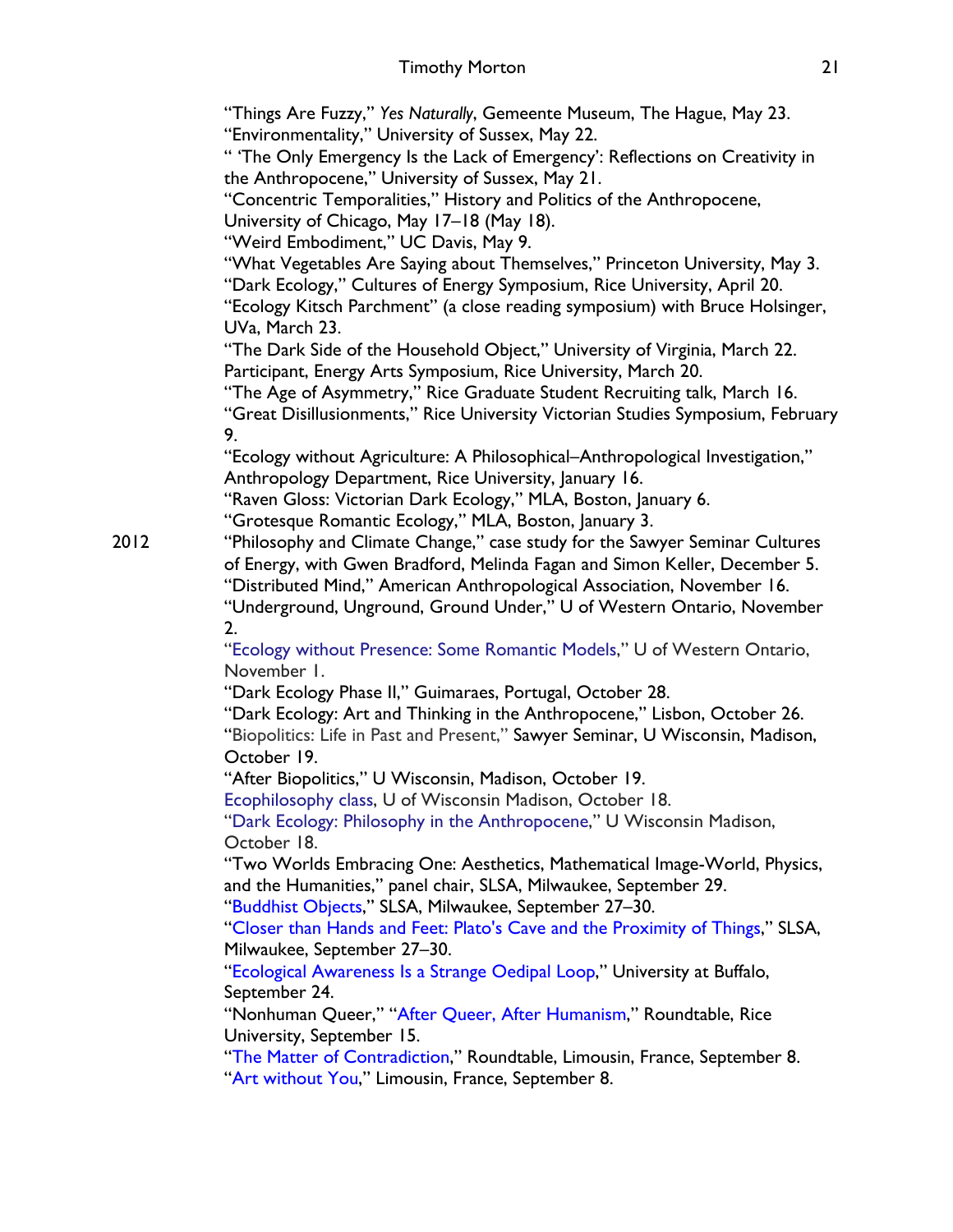"Ecological Awareness as Blindness," ASLEC-ANZ, Monash University, Australia, September 1.

"Re-Imagining the Global," Roundtable, RMIT, Australia, August 31.

"This Is Not My Beautiful Biosphere," The Cultural History of Climate Change, Australian National University, August 27.

"Of Planet-Sense," Sense of Planet, National Institute for Experimental Arts, Australia, August 25.

"On Entering the Anthropocene," University of New South Wales, Australia, August 24.

"Undeath in the Ghost of Bushes: Postmodernism and Environmentality," ALA, San Francisco, May 26.

"The Global Nineteenth Century," symposium, Rice University, May 19.

"They Are Here," The Nonhuman Turn, U Wisconsin Milwaukee (Keynote), May 4.

"Waking Up Inside an Object," The Shape of the I, CU Boulder, April 13. "Whales within Whales: Ecological Emergency as the End of Human Narrative," JNT Dialogue, EMU, March 16.

"Fear of Nothing: Heidegger's Buddhism," ALSCW, Claremont, March 11.

"Ecology without the Present," Harvard, Febrary 6.

"Dawn of the Hyperobjects," MLA, Seattle, January 8.

"Melancholy Objects," MLA, Seattle, January 6.

2011 "Enter the Nonhuman: A New Phase in Aesthetics," California College of the Arts.

"Disturbing Gentleness: The Ontological Depth of Nonviolence," University of South Florida (Keynote).

"Ecological Ethics after the End of the World," Southern Illinois University (Keynote and the Wayne Leys Memorial Lecture).

"The Time of Hyperobjects: Hegel, Ecology, Aesthetics," Emergent Environments Keynote, Queen Mary University of London.

"Dawn of the Hyperobjects," New Climes Conference, Exeter University, UK. "Dark Ecologies," in dialogue with Douglas Kahn, Dunedin and Auckland, New Zealand.

"The Time of Hyperobjects: New Directions for Ecological Philosophy," National Institute for Experimental Arts," Sydney (Keynote).

"Philosophy and Ecology after the End of the World," Melbourne University Law School.

"Emergency Room: Art and Climate Change," Columbia College, Chicago.

"Dawn of the Hyperobjects," Georgia Institute of Technology.

"Ecology and Philosophy in the Time of Hyperobjects," Tunghai University, Taiwan.

"Philosophy and Art in the Time of Hyperobjects," Chung-Hsing University, Taiwan.

"Philosophy in the Time of Hyperobjects: Ecology and the Future after the End of the World," De Paul University, 18<sup>th</sup> Annual Graduate Philosophy Conference (Keynote).

Participant in the New School Ecology and Design Symposium.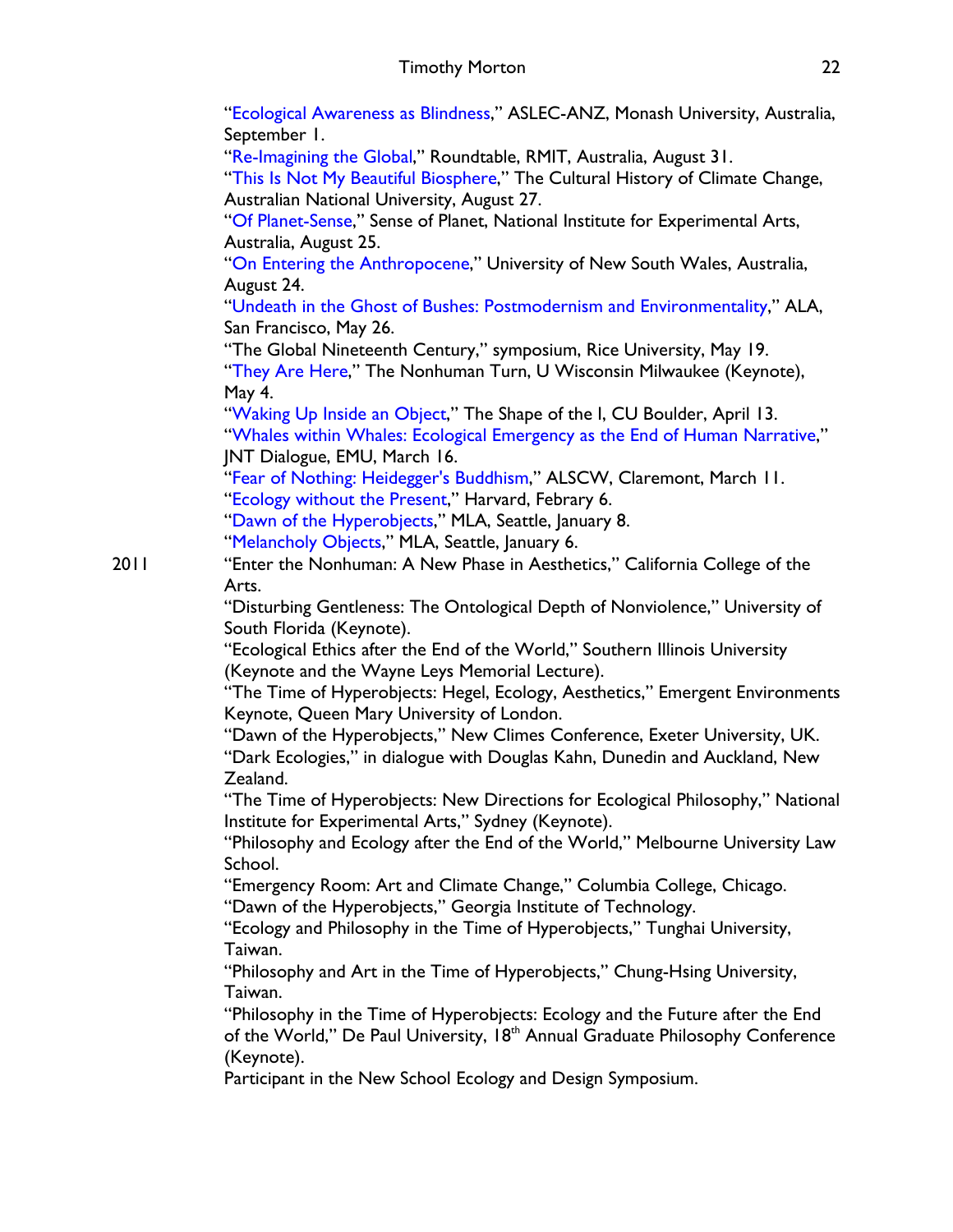|      | "Philosophy in the Time of Hyperobjects: Ecology and the Future after the End<br>of the World," Grid and Flow Urban Architecture Conference, Temple |
|------|-----------------------------------------------------------------------------------------------------------------------------------------------------|
|      | University (Keynote).                                                                                                                               |
| 2010 | "Everything You Always Wanted to Know about Animals but Were Afraid to                                                                              |
|      | Ask Vegetables," Symbiotica, Perth, November 27.                                                                                                    |
|      | "Hyperobjects 3.0: Physical Graffiti," Cagle Lecture, Rice University, November<br>19.                                                              |
|      | "Hyperobjects 2.0: Oil Remix,"                                                                                                                      |
|      | "Hyperobjects," CalArts, October 7.                                                                                                                 |
|      | "Inspiration," Values of Environmental Writing Conference, University of                                                                            |
|      | Glasgow, UK, September 17.                                                                                                                          |
|      | "Implications of Textuality," University of California, Santa Cruz, May 7<br>(Keynote).                                                             |
|      | "Materialism Expanded and Remixed," "New Materialisms" conference, Johns                                                                            |
|      | Hopkins University, April 13.                                                                                                                       |
|      | "Everything You Always Wanted to Know about Animals but Were Afraid to<br>Ask Vegetables," University of Southern California, March 11.             |
| 2009 | "Ecology as Text, Text as Ecology," Keynote Address, Literature and the                                                                             |
|      | Environment Conference, University of Neuchâtel, Switzerland, October 18.                                                                           |
|      | "The Mesh," UCSB, May 21.                                                                                                                           |
|      | "Beautiful Soul Syndrome," UCLA, May 20.                                                                                                            |
|      | "Ecology Beyond Capitalism," "Does the Environment Have a Right? Critical                                                                           |
|      | Perspectives on Environmentalism and the Left," University of Chicago, May 9.                                                                       |
|      | "Don't Just Do Something, Sit There! Ecology, Theory, Ideology," Portland                                                                           |
|      | Humanities Institute, April 21.                                                                                                                     |
|      | "Ecology and Ideology," Symposium, Duke University, April 17.                                                                                       |
|      | "Thinking Ecology," Exeter University, UK, February 4.                                                                                              |
| 2008 | "Creativity in the Face of Climate Change," Symposium, UC Berkeley, October<br>30. Broadcast on UCTV (iTunes U).                                    |
|      | Romantic Circles blog symposium on ecocriticism, with Ashton Nichols and Kurt                                                                       |
|      | Fosso. July-October, rc.umd.edu/blog rc/.                                                                                                           |
|      | "The Ecological Thought," Emory University, October 2.                                                                                              |
|      | "Literature and the Environment," podcast on iTunes U (Fall). Over 37 000                                                                           |
|      | downloads (September 2009).                                                                                                                         |
|      | "The British Romantic Period," podcast on iTunes U (Spring). Over 63 000<br>downloads (September 2009).                                             |
|      | "Postorganicism, or, the Cultural Logic of Early Environmentalism," International                                                                   |
|      | Association for Environmental Philosophy, University of Oregon, June 20.                                                                            |
|      | "The Ecological Thought," Cambridge University, May 8.                                                                                              |
|      | "Animals, Vegetables, Minerals, and Other Alien Beings," Keynote, ASLE                                                                              |
|      | (Association for the Study of Literature and the Environment), Edinburgh                                                                            |
|      | University, July 2008; also at UC Davis, March 13. Available on iTunesU.                                                                            |
| 2007 | "The Cultural Logic of Early Environmentalism." Cranbrook Academy, October                                                                          |
|      | 26.                                                                                                                                                 |
|      | "We are the World," UC Davis, June 7.                                                                                                               |
| 2006 | "Disgusting Ecology: Rethinking Environmental Aesthetics," MLA (Modern                                                                              |
|      | Language Association), Philadelphia, December 29.                                                                                                   |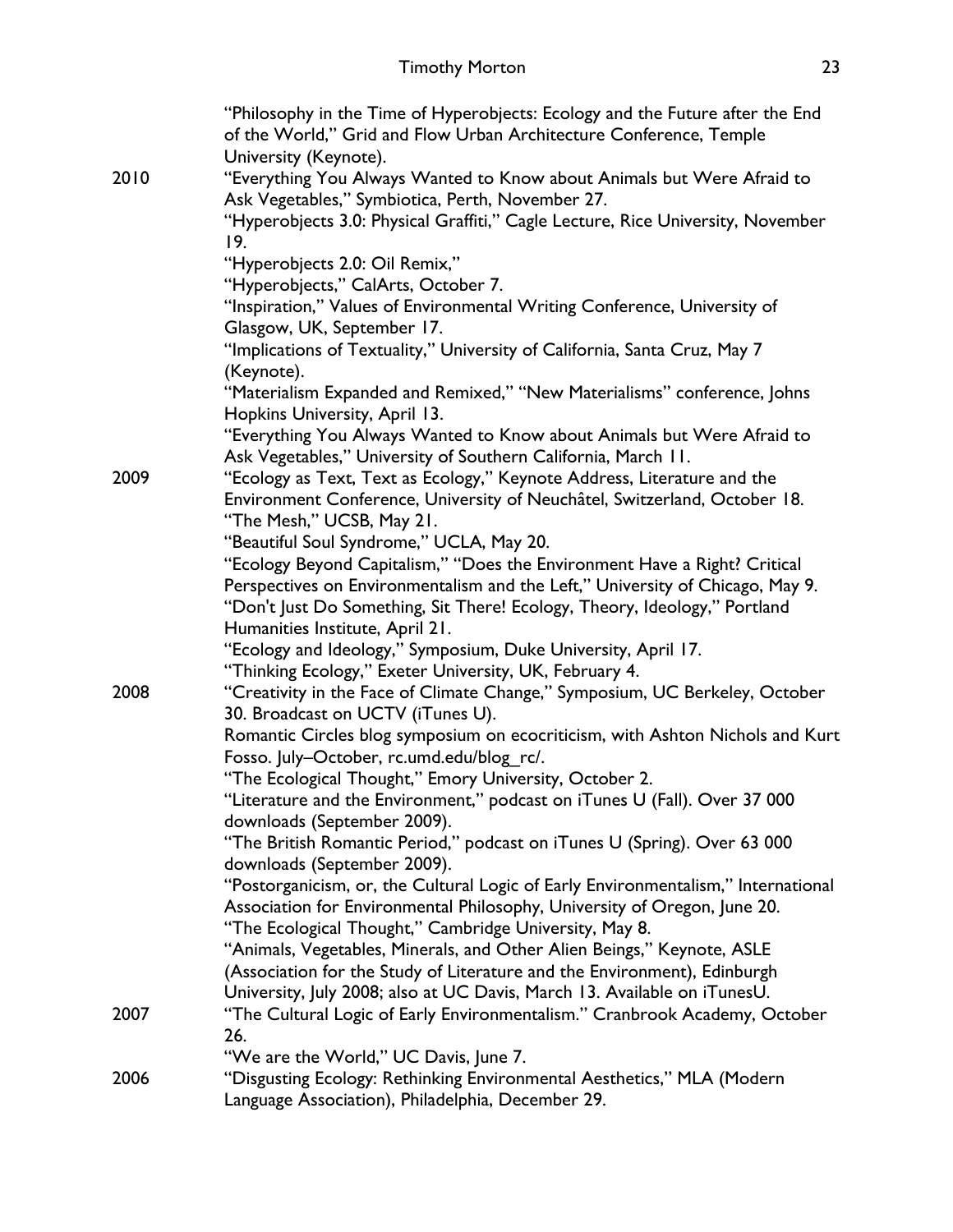| "Dark Ecology: Theory and Environmentality," Annual De Luca Humanities                                                                                                   |
|--------------------------------------------------------------------------------------------------------------------------------------------------------------------------|
| Lecture, University of Toronto, November 1.                                                                                                                              |
| "Seven Types of Ambience," Seminar, Queen Mary, University of London.                                                                                                    |
| "Seven Types of Ambience: Ecology without Nature," Oxford University,                                                                                                    |
| October 19.                                                                                                                                                              |
| "Dark Ecology: Theory and Environmentality," Queen Mary, University of                                                                                                   |
| London, October 5.                                                                                                                                                       |
| "Ecology without Nature: Rethinking Environmental Aesthetics," plenary                                                                                                   |
| seminar, NASSR (North American Society for Studies in Romanticism), Purdue                                                                                               |
| University, September 2.                                                                                                                                                 |
| "Dark Ecology," UC Davis, May 22.                                                                                                                                        |
| "Dark Ecology: Theory and Environmentality," Duke University, April 19.                                                                                                  |
| "History, Raw and Cooked: Possibilities for Food Studies," Miami University of                                                                                           |
| Oxford, Ohio, September 21.<br>"Necroecology: A Darker Shade of Green," NASSR, Montreal, August 14.                                                                      |
| "John Clare and the Question of Place," BARS (British Association for Romantic                                                                                           |
| Studies), University of Newcastle, July 28.                                                                                                                              |
| "Ecology and Melancholy: Life Goes On," Stanford University, February 7.                                                                                                 |
| Publication seminar, American Society for Eighteenth-Century Studies, March 30.                                                                                          |
| "Place in/as Question," MLA, Philadelphia, December 28.                                                                                                                  |
| "Ecomimesis," NASSR, Boulder, Colorado, September 10.                                                                                                                    |
| "Food Studies in the Romantic Period," Davis Humanities Institute, November 5.                                                                                           |
| Spoke on the panel "Poem vs. Song / Song vs. Poem," UC Davis, April 8.                                                                                                   |
| "Consumerism-ism: Reflexivity and Performance in the Theater of Consumption."                                                                                            |
| Keynote lecture, Graduate English Association, Fordham University, April 11-12.                                                                                          |
| "Leveled by the Playing Field: The Work of Lawn Care in the Age of Astroturf," ASLE,                                                                                     |
| Boston, June 4.                                                                                                                                                          |
| "Keep Off the Grass: The Existential Guide to Lawn Care," NASSR, Fordham                                                                                                 |
| University, August.                                                                                                                                                      |
| "Let Them Eat Romanticism: Materialism and Diet Studies," CU Boulder, September                                                                                          |
| 18.                                                                                                                                                                      |
| "Imagining Radical History: Some Theoretical Problems," NASSR, London Ontario,                                                                                           |
| August.                                                                                                                                                                  |
| "Radicalism in British Literary Culture, 1650–1830," St. Andrew's University,                                                                                            |
| Scotland, May 8.                                                                                                                                                         |
| "Hegel on Buddhism," Institute for English Studies, University of London, May 3.<br>"Radicalism in British Literary Culture, 1650–1830," Rutgers University, February 6. |
| "Radicalism in British Literary Culture, 1650-1830," NYU, February 7.                                                                                                    |
| "Insichsein: Hegel on Buddhism," NASSR, Seattle, August 15-19.                                                                                                           |
| "The Plantation of Wrath," South Central Society for Eighteenth-Century Studies,                                                                                         |
| Arkansas, Spring.                                                                                                                                                        |
| "Ambience: Depthless Ecology," ASLE, Arizona, Spring.                                                                                                                    |
| "The Plantation of Wrath," MLA.                                                                                                                                          |
| "Aftertaste," NASSR, Arizona, Fall.                                                                                                                                      |
| "The Poetics of Spice," Washington Associated Romantics Group, May 6.                                                                                                    |
|                                                                                                                                                                          |
|                                                                                                                                                                          |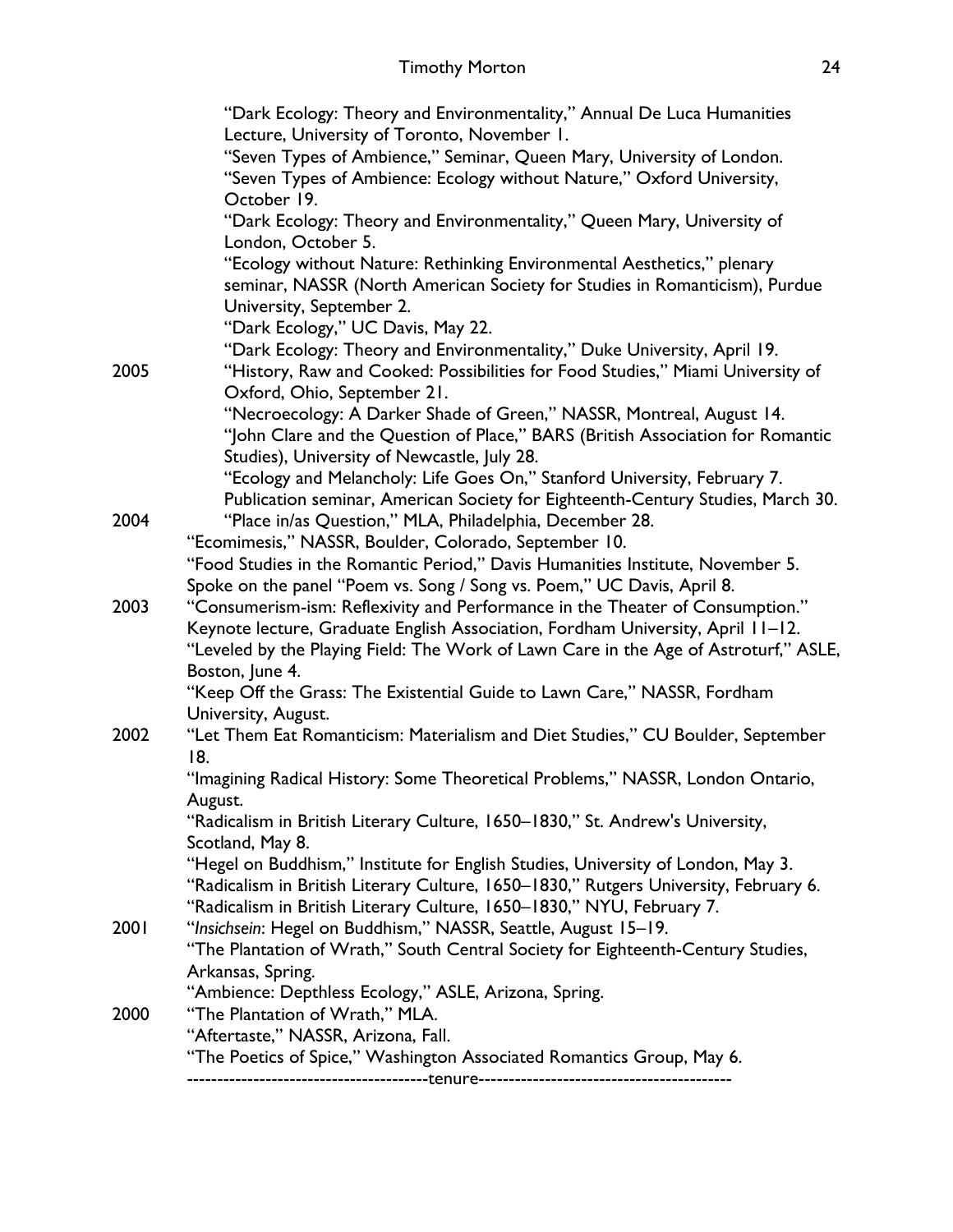- 1999 "The Poetics of Spice," American Conference on Romanticism, Indiana University, November 13. "The Poetics of Spice," GEMCS (Group for Early Modern Cultural Studies), Florida, 7–10 October. "Antiquing," NASSR, Halifax, Nova Scotia, 12–15 August. "\$ à *a*," CU Boulder, 16 April, 1999. "Landscape," Workshop with Theresa Kelley, Women Poets of the Romantic Period, CU Boulder, 18–20 February, 1999. 1998 "Culinary Poetics in the Long Eighteenth Century," Oxford University, 3 March. "Ambience," Naropa University Summer Writing Program, 16 June. "The Poetics of Primitivist Accumulation," BARS–NASSR conference, St. Mary's University College, London, 10 July. 1997 "Ambience, or the Atmospheres of Ecocriticism," CU Boulder, November. 1996 "*Queen Mab* as Topological Repertoire," MLA, December 29. "The Pulses of the Body: Romantic-Period Vegetarian Rhetoric and its Cultural Contexts," Washington University, St. Louis. "Keats's Blancmange, or, Having Your Cake and Eating It," CU Boulder. 1995 "Shelley and Ecology," Harvard University. Also given at NASSR and BARS. "Trade Winds," GEMCS. 1994 "Romantics on the Line: a Conference Call," MLA, San Diego. Also given at NYU. "State Education, Taste Education," NASSR, Duke University. "Blood Sugar," GEMCS, University of Rochester. Also given at CU Boulder and NYU. "Shelley's Vegetarian Economy," Society for Critical Exchange, Case Western Reserve University. "Vegetables and Veracity," North East American Society for Eighteenth-Century Studies, Fordham University. 1993 "Shelley's Vegetarian Prose," NYU. Papers accepted for The Body in Eighteenth-Century Studies (University of South Florida) and Images of Nature (Colorado). 1992 International Shelley Conference, Wales; Romanticism Colloquium, NYU; Oxford. 1991 "The Figuration of Diet in the Long Eighteenth Century," Oxford Graduate Seminar. 1990 Wordsworth Conference, Grasmere, August.
- 1989 OEL (Oxford English Limited, Theory and Cultural Studies Seminar).

## INTERVIEWS

"Taking Responsibility for Climate Change," *Rice Magazine* (Spring 2020), 30.

The David Pakman Show, October 2, 2019.

Time Time Time, interview with Sonic Acts (featuring and Jennifer Walshe and MC Schmidt), July 11, 2019.

Interview by Philippe Chiambaretta, Yale, October 29, 2016.

Interview on *Cultuurbarbaren* (Netherlands TV), VPRO, October 10, 2016.

Interview with Dominic Boyer and Cymene Howe for Cultures of Energy, April 8, 2016.

Interview with Sean Lally for Night White Skies, July 21, 2016.

"QSO Lens: The Interview," LRT Radio (Lithuania), November 30, 2015.

"On Working with Björk," Houston Public Radio, March 27, 2015.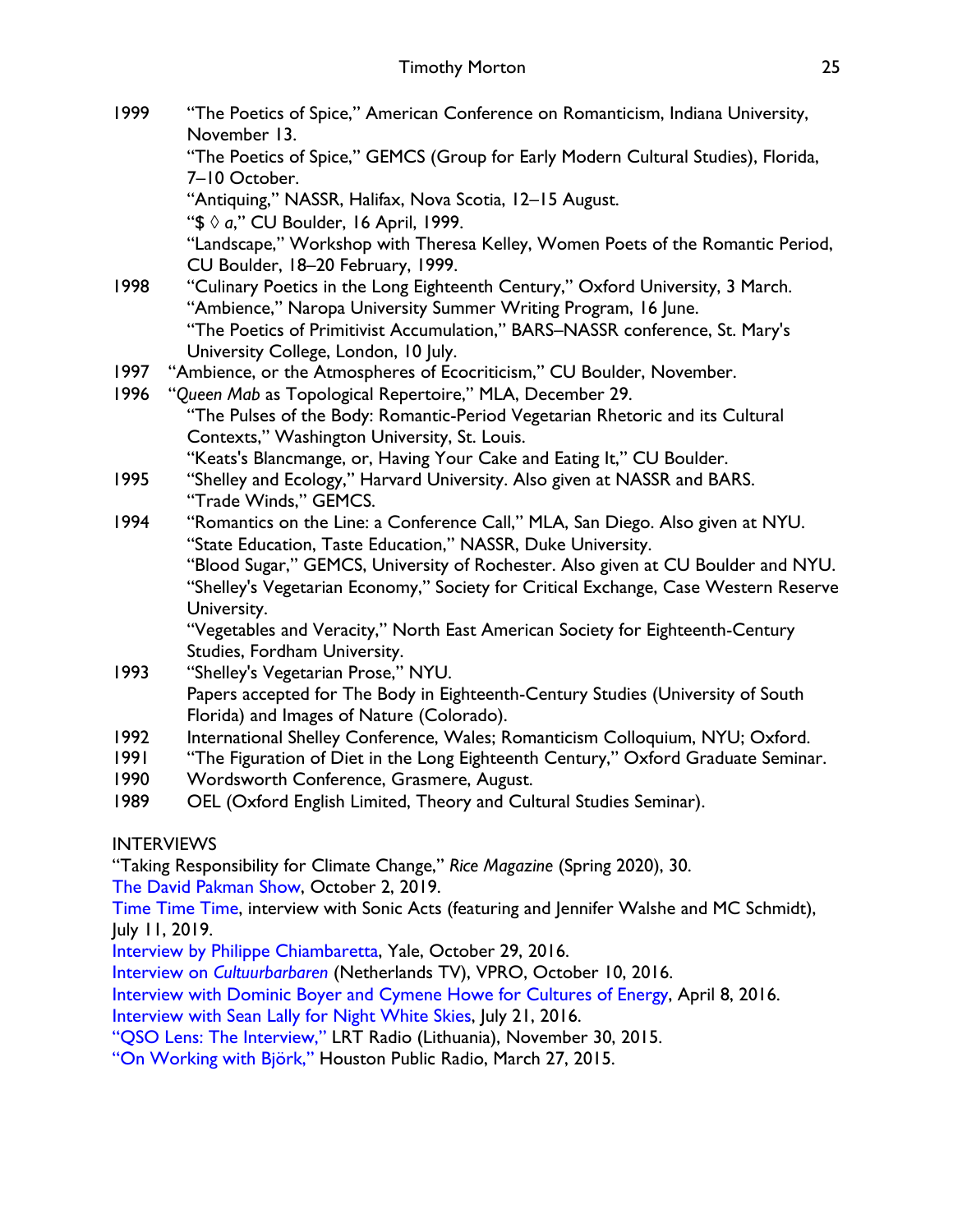Interview with Hans Ulrich Obrist, director of the Serpentine Gallery, for the Extinction Marathon, October 16-18, 2014.

"Dark Ecology Interview," with Arie Altena and Lucas van der Velden, Sonic Acts Research Series 6.

"The Singularity," Interview, *Houston Matters*, December 12, 2014.

"Driverless Vehicles and Nonhuman Agency," Interview, *Houston Matters*, January 22, 2014. Interview with NOLAVie, New Orleans, January 2014.

*On Environmental Humanities* with Cary Wolfe (2012)

Interview for *Brooklyn Rail* (November 2013).

"We Have to Learn to Hesitate," interview with Lisa Doeland, *De Groene Amsterdammer*, August 1, 2013, 50–51

Interview with Ken Hiltner of the Princeton Environmental Institute (2012)

Interview with Derick Varn (2012)

Interview with Aengus Anderson (*The Conversation*, 2012)

Interview with Caroline Picard (Bad at Sports, 2012)

Interview with C.S. Soong, *Against the Grain* (Pacifica Radio KPFA) (November 1, 2011).

Interview with Figure/Ground (2011).

Interview with Kris Coffield (Fractured Politics, 2011).

Interview with John Protevi (2011).

Interview with Peter Gratton, *Speculations* 1 (2010), 102–110.

Interview on *What's the Word?* (MLA radio show) on literature and ecology (2009).

Interview with Srecko Horvat for *Zarez* (Croatia).

Interview Svein Hatlevik for *Klassekampen* (Norway).

## **REVIEWS**

- 2015 Anna Lowenhaupt Tsing, *The Mushroom at the End of the World* (Princeton UP, 2015), in somatosphere.
- 2013 Janelle Schwartz, *Worm Work: Recasting Romanticism* (U Minnesota P, 2012), in *ISLE* (2013), 1–2.
- 2009 Alister E. McGrath, *The Open Secret: A New Vision for Natural Theology* (Blackwell-Wiley, 2008), in *Religion and Literature*.
- 2006 Percy Bysshe Shelley, *The Complete Works of Percy Bysshe Shelley*, ed. Neil Fraistat and Donald Reiman, vol. 2 (Johns Hopkins UP, 2005), in *Romanticism on the Net* 43 (August 2006).

Tim Fulford, Peter Kitson and Debbie Lee, *Literature, Science and Exploration in the Romantic Era: Bodies of Knowledge* (Cambridge UP, 2004), in *Romanticism* 11.3 (2006), 256–8.

2002 Percy Bysshe Shelley, *The Complete Poetry of Percy Bysshe Shelley*, ed. Donald H. Reiman and Neil Fraistat, vol. 1. (Johns Hopkins UP, 2000), in *The Keats-Shelley Journal* 51 (2002), 207–209.

Jonathan Bate, *The Song of the Earth* (Harvard UP, 2000) and James C. McKusick, *Green Writing: Romanticism and Ecology* (St. Martin's, 2000), in *Studies in Romanticism* 42 (Spring, 2003), 132–8.

Alan Richardson, *British Romanticism and the Science of the Mind* (Cambridge UP, 2001), *BARS Bulletin and Review* (British Association for Romantic Studies), 24 (September, 2003), 20–1.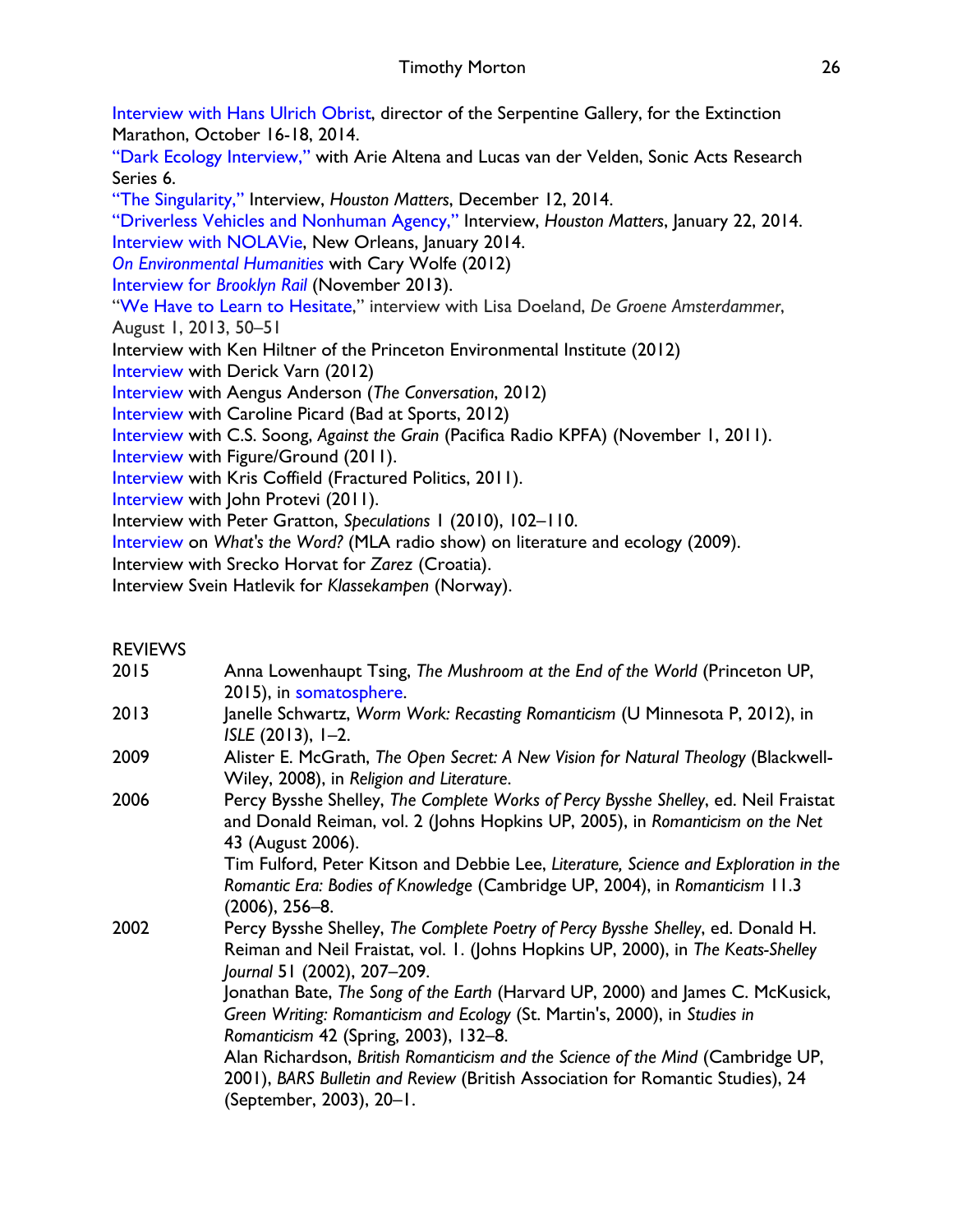| 2000                | Anya Taylor, Bacchus in Romantic Engloand: Writers and Drink, 1730–1830 (New<br>York: St. Martin's Press, 1999), Romanticism 8.2 (2002), 215-16.<br>Alan Bewell, Romanticism and Colonial Disease (Johns Hopkins UP, 1999), in<br>Romantic Circles Reviews 3:3 (2000), rc.umd.edu/reviews/bewell.html.<br>Hugh Roberts, Shelley and the Chaos of History: A New Politics of Poetry (Penn State<br>UP, 1997) in Studies in Romanticism 39 (Summer, 2000), 173-7.<br>-----tenure-                                                                                                                                                                                                                                                                                                                        |
|---------------------|--------------------------------------------------------------------------------------------------------------------------------------------------------------------------------------------------------------------------------------------------------------------------------------------------------------------------------------------------------------------------------------------------------------------------------------------------------------------------------------------------------------------------------------------------------------------------------------------------------------------------------------------------------------------------------------------------------------------------------------------------------------------------------------------------------|
| 1999                | Celeste Langan, Romantic Vagrancy: Wordsworth and the Simulation of Freedom<br>(Cambridge UP, 1995) in Studies in Romanticism 38 (Summer, 1999), 326-31.<br>Simon Haines, Shelley's Poetry: The Divided Self (Macmillan and St. Martin's, 1997),<br>in The Keats-Shelley Journal 48 (1999), 176-78.                                                                                                                                                                                                                                                                                                                                                                                                                                                                                                    |
| 1998                | Karen Weisman, Imageless Truths: Shelley's Poetic Fictions (U Pennsylvania P, 1994),<br>in Romanticism 3:2 (1998), 227-30.                                                                                                                                                                                                                                                                                                                                                                                                                                                                                                                                                                                                                                                                             |
| 1996                | Karl Kroeber, Ecological Literary Criticism: Romantic Imagining and the Biology of<br>Mind (Columbia UP, 1994), in Criticism 38:3 (Summer, 1996), 478-82.<br>E.J. Clery, The Rise of Supernatural Fiction 1762-1800 (Cambridge UP, 1995),<br>Jacqueline Howard, Reading Gothic Fiction: A Bakhtinian Approach (Oxford UP,<br>1994), Steven Bruhm, Gothic Bodies: The Politics of Pain in Romantic Fiction (U Penn<br>P, 1994), Vijay Mishra, The Gothic Sublime (SUNY P, 1994), Jack G. Voller, The<br>Supernatural Sublime: The Metaphysics of Terror in Anglo-American Romanticism<br>(Northern Illinois UP, 1994), in The Wordsworth Circle 27:4 (Autumn, 1996), 224-<br>26.<br>Gary Harrison, Wordsworth's Vagrant Muse: Poetry, Poverty and Power (Wayne<br>State UP, 1994) in the BARS bulletin. |
| <b>ENDORSEMENTS</b> |                                                                                                                                                                                                                                                                                                                                                                                                                                                                                                                                                                                                                                                                                                                                                                                                        |
| 2019                | Morgan Meis, The Drunken Silenus (Slant).                                                                                                                                                                                                                                                                                                                                                                                                                                                                                                                                                                                                                                                                                                                                                              |
| 2018                | Liam Heneghan, Beasts at Bedtime (Chicago).                                                                                                                                                                                                                                                                                                                                                                                                                                                                                                                                                                                                                                                                                                                                                            |
|                     | Bernard Charbonneau, The Green Light (Bloomsbury).                                                                                                                                                                                                                                                                                                                                                                                                                                                                                                                                                                                                                                                                                                                                                     |
|                     | Tristan Garcia, The Life Intense (Edinburgh).                                                                                                                                                                                                                                                                                                                                                                                                                                                                                                                                                                                                                                                                                                                                                          |
|                     | Cymene Howe, Ecologics (Duke).                                                                                                                                                                                                                                                                                                                                                                                                                                                                                                                                                                                                                                                                                                                                                                         |
|                     | Federico Campagna, Technic and Magic (Bloomsbury).                                                                                                                                                                                                                                                                                                                                                                                                                                                                                                                                                                                                                                                                                                                                                     |
|                     | Mark Foster Gage, Designing Social Equality (Routledge).                                                                                                                                                                                                                                                                                                                                                                                                                                                                                                                                                                                                                                                                                                                                               |
| 2017                | Trebbe Johnson, Radical Joy for Hard Times (North Atlantic Books).<br>Christopher Bradshaw, ed., Animism in Art and Performance (Palgrave).                                                                                                                                                                                                                                                                                                                                                                                                                                                                                                                                                                                                                                                            |
| 2016                | Byul-Chul Han, Psychopolitics (Verso).<br>Scott Shershow, Bread (Bloomington).                                                                                                                                                                                                                                                                                                                                                                                                                                                                                                                                                                                                                                                                                                                         |
|                     | Michael Marder and Anaïs Tondeur, The Chernobyl Herbarium (Open Humanities).<br>Sam Mickey, Coexistentialism and the Unbearable Intimacy of Ecological Emergency<br>(Lexington).<br>Tom Cohen, Claire Colebrook and J. Hillis Miller, Twilight of the Anthropocene<br>Idols (Open Humanities).<br>Lars Spuybroeck, The Sympathy of Things: Ruskin and the Ecology of Design                                                                                                                                                                                                                                                                                                                                                                                                                            |
|                     | (Bloomsbury).                                                                                                                                                                                                                                                                                                                                                                                                                                                                                                                                                                                                                                                                                                                                                                                          |
| 2015                | Christophe Bonneuil and Fressoz, Jean-Baptiste, The Shock of the Anthropocene:<br>The Earth, Historyand Us (Verso).                                                                                                                                                                                                                                                                                                                                                                                                                                                                                                                                                                                                                                                                                    |
|                     | Roy Scranton, Learning to Die in the Anthropocene (City Lights).                                                                                                                                                                                                                                                                                                                                                                                                                                                                                                                                                                                                                                                                                                                                       |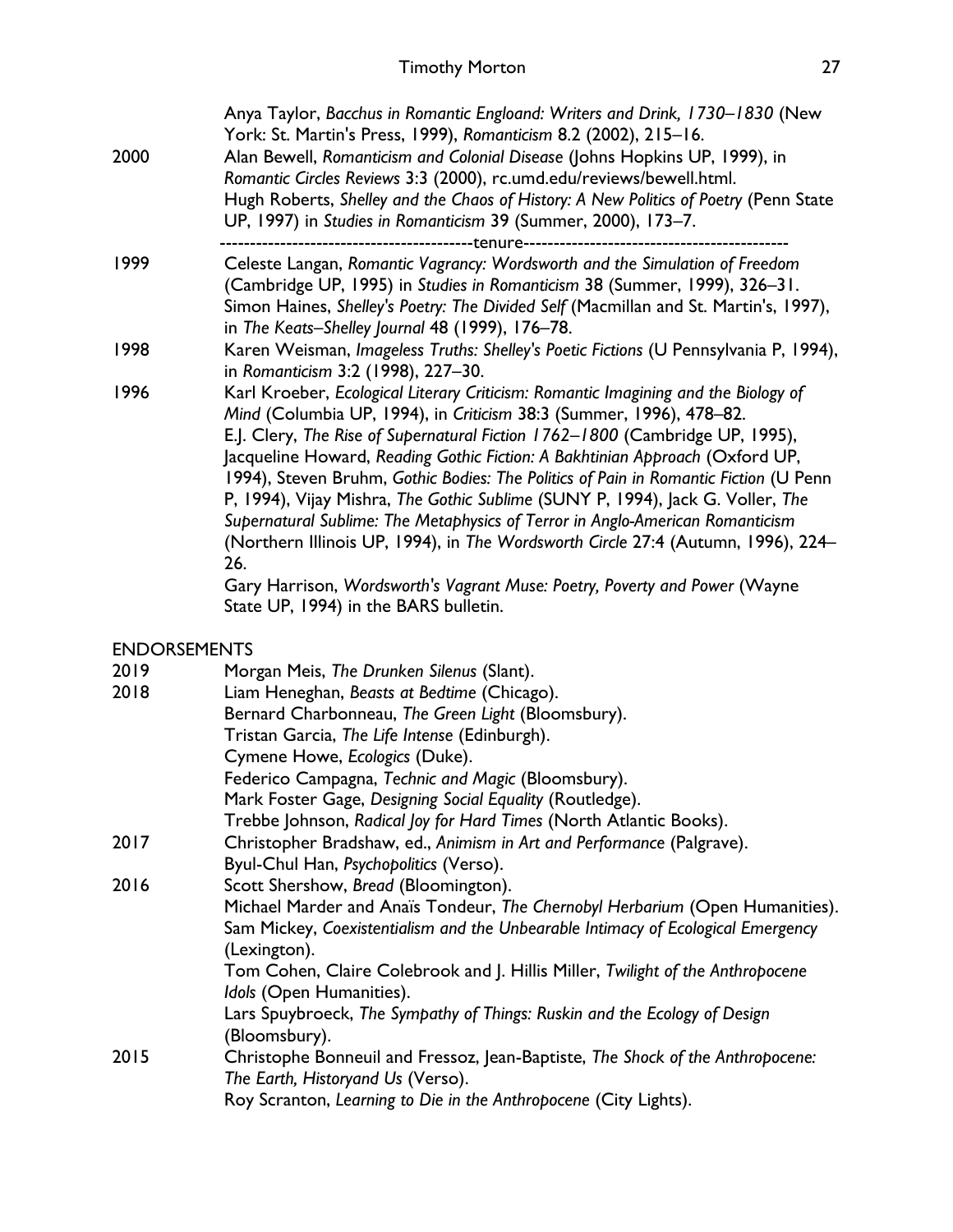|                   | Tom Bristow, The Anthropocene Lyric (Palgrave).                                                |
|-------------------|------------------------------------------------------------------------------------------------|
|                   | Joanna Demers, Drone and Apocalypse: An Exhibit Catalog for the End of the World               |
|                   | (Zero).                                                                                        |
|                   | Adám Lovásh and Márk Horvath, Lazaretto: Studies on Separation (Zero).                         |
| 2014              | Whitney Bauman, Religion and Ecology (Columbia UP).                                            |
|                   | Daniel Tiffany, My Silver Planet: A Secret History of Poetry and Kitsch (Johns Hopkins<br>UP). |
| 2013              | Graham Harman, Bells and Whistles (Zero).                                                      |
|                   | Daniel Tiffany, My Silver Planet (Johns Hopkins).                                              |
|                   | Anat Pick and Guinevere Narraway, eds., Screening Nature (Berghahn).                           |
| 2012              | Michael Wainwright, Towards a Sociobiological Hermeneutic (Palgrave).                          |
| 2011              | Claire Colebrook, J. Hillis Miller and Tom Cohen, Theory and the Disappearing                  |
|                   | Future (Routledge).                                                                            |
|                   | Mark Lussier, Romantic Dharma (Palgrave).                                                      |
|                   | Simon Estok, Ecocriticism and Shakespeare (Palgrave).                                          |
| 2010              | Marcus Boon, In Praise of Copying (Harvard UP).                                                |
| 2001              | Richard Jacobs, A Beginner's Guide to Critical Reading (Routledge).                            |
|                   | <b>SERVICE (Rice University)</b>                                                               |
| Intradepartmental |                                                                                                |
| 2019              | <b>Essay Prizes Committee.</b>                                                                 |
|                   | 2017-2018 Graduate Committee.                                                                  |
| 2017-2018         | Promotion committee (wrote one report).                                                        |

- 2017–2018 Visiting Speakers Committee.
- 2016–2017 Essay Prize Committee.
- 2015–2016 SACS liaison.
- 2015 Graduate Symposium Mentor.
- 2013–2015 Visiting Speakers Committee.
- 2013–2015 Director of Undergraduate Studies. Poetry Search Committee. Executive Committee.

*Extradepartmental*

- 2018–2019 Organizing committee, *Night of Philosophy and Ideas* (Moody Arts Center).
- 2016– Council on Diversity and Inclusion.
- 2015– DEAC (Digital Education Advisory Committee).

Steering Committee, Environmental Studies Minor.

- 2015 Hosted symposium for novelist Paolo Bacigalupi and Environmental Studies minors.
- 2013– Steering Committee, CENHS Center for Energy and Environmental Research in the Human Sciences.

Arts and Media Cluster, CENHS.

Catastrophe Cluster, CENHS.

Philosophy Cluster, CENHS.

Steering Committee, CSES (Center for the Study of Environment and Society).

- 2013–17 Senate member.
- 2012– Steering Committee, 3CT (Center for Theory).

*Extramural*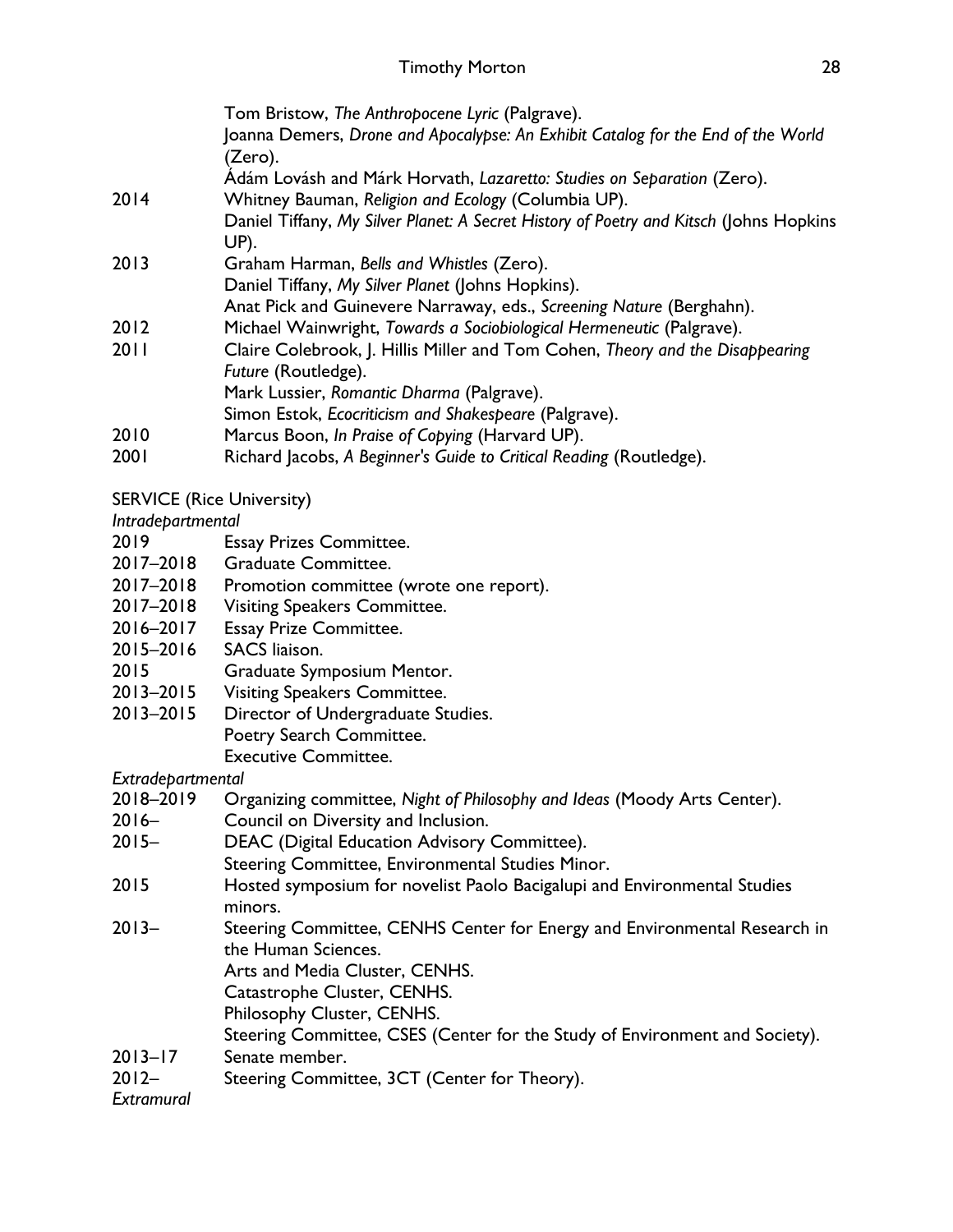| 2017 | Ph.D. report (Université de Génève).                                           |
|------|--------------------------------------------------------------------------------|
| 2016 | ACLS advisory board. Reviewer of fellowship applications.                      |
|      | Ph.D. report, York University (Canada).                                        |
|      | Ph.D. report, University of Aberdeen (Scotland).                               |
| 2015 | ACLS advisory board. Reviewer of fellowship applications.                      |
|      | Promotion report (University of New South Wales, Australia).                   |
|      | Ph.D. report, University of Wollagong (Australia).                             |
|      | Ph.D. report, University of Western Sydney (Australia).                        |
| 2014 | Promotion report (New School).                                                 |
|      | Work on an installation with Olafur Eliasson.                                  |
|      | Consulting with Charles Long for an exhibition at The Contemporary, Austin for |
|      | the South by Southwest Music Festival, based on my concept of "dark ecology."  |
| 2013 | Promotion review, American University in Cairo.                                |
|      | Promotion review, The New School.                                              |
|      | Grant review, Austrian Science Fund.                                           |

## TEACHING (Rice University)

Graduate: Victorian Nonhumans, Introduction to Theory, Ecology and Philosophy.

Undergraduate: How to Read Texts, Ecological Cultural Criticism, Gateways to Literary Study, The Arts in the Anthropocene, Introduction to Environmental Studies, Consumption and Consumerism, Practices of Literary Study, Critical Reading and Writing.

*Ph.D. Dissertations*

Rice Jade Hagan, "New Age Romanticism and the Afterlives of William Blake" (2019). Nikki Moore (Architecture), "Agrilogistic Architectures: Twentieth Century Modernism, Commodities and Development in the Americas" (2019). Alanna Beroiza, "Out of Sight: Gender in Scopic and Aural Systems (2018). Arnaud Barras (Université de Génève), "Ecopoetic Metafiction" (2017). Gabriel Yoran (European Graduate School), "The Interfact: On the Problem of Haecceity in Object-Oriented Ontology" (2017). Derek Woods, "What Is Ecotechnology?" (2017). Sean Braune (York University, Canada), "Word Things" (2016). Chris Heppell (University of Aberdeen), "Real Specters of Barthes" (2016). Diana Leong (UC Irvine), "The Salt Bones: Toward a Slave Ship Ecology." (2016). Paul Caplan (Goldsmiths, London), "JPEG: The Quadruple Object" (2013).

> Kevin MacDonnell, "Innovating the Enlightenment: Literature, Technology, and Political Economy in Eighteenth-Century Britain."

> Sam Stoeltje, "Hauntology, Otherwise: Specters Unsettling U.S. Literature." Gregory Perron, "Open Secret: Henry Corbin, Elliot Wolfson, and the Mystical Poetics of Deification."

Timothy Grieve-Carlson, "American Aurora: Environment and Apocalypse in Early Pennsylvania."

Namleela Jones, "Zero Point: An Esoteric Paradigm of Consciousness, Self, and Culture in the Work of Adi Da Samraj."

Elizabeth Wallet, "Tibetan Studies in the US Academy, 1965-2010."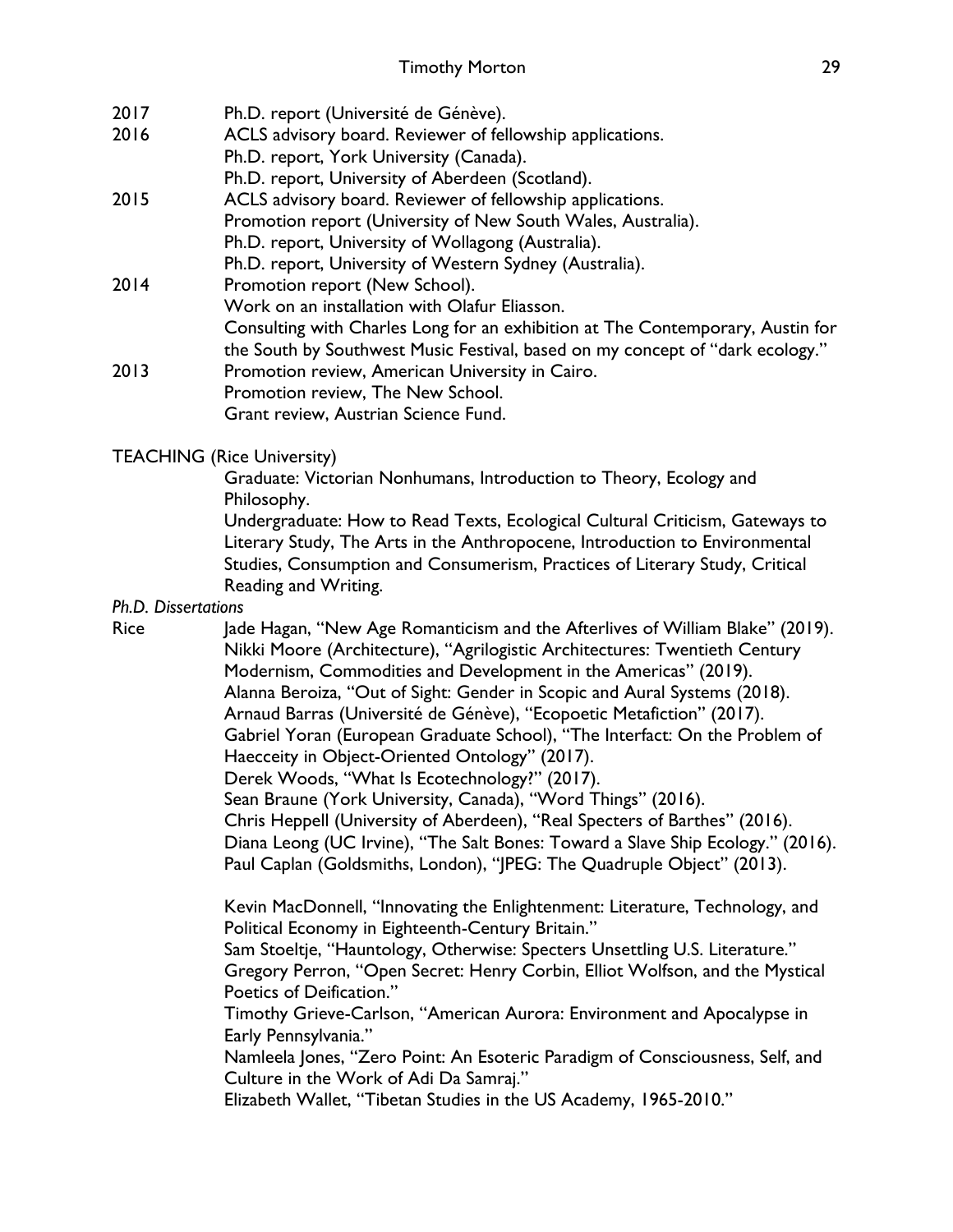|                | Annie Lowe, "Hoax Machina."                                                                                                                    |
|----------------|------------------------------------------------------------------------------------------------------------------------------------------------|
|                | Els Woudstra, "The Sense of the Text: Sensory Transduction and the Poetics of                                                                  |
|                | Presence in Twentieth Century Literature."                                                                                                     |
|                | Andrew Battaglia, "Strange Lives, Modern Times: The Alternate Temporalities of                                                                 |
|                | Literary Modernism."                                                                                                                           |
|                | Sophia Hsu, biopolitics in Victorian fiction.                                                                                                  |
|                | Mark Schmanko, Esotericism and Religion Scholarship.                                                                                           |
|                | Independent study (Graduate)                                                                                                                   |
|                | Rachel Mohl (2016).                                                                                                                            |
|                | Alexandra McAdams (2014).                                                                                                                      |
|                | Independent Study (Undergraduate)                                                                                                              |
|                | Michael Cheng (2013).                                                                                                                          |
| Postdoctoral   |                                                                                                                                                |
| <b>Rice</b>    | Martin Gregersen, Agustin Reyes.                                                                                                               |
| Additional     |                                                                                                                                                |
| 2016           | Glassell Seminar and Studio visits, Glassell School of Art (Houston).                                                                          |
| 2015           | Albert Pope's graduate architecture class.                                                                                                     |
| 2013           | Joseph Campana's graduate class on blogging and Twitter.                                                                                       |
| 2012           | Randall Honold, Environment and Society (De Paul University, Chicago).                                                                         |
|                |                                                                                                                                                |
| <b>EDITING</b> |                                                                                                                                                |
| $2017 -$       | Editorial Board, Wavefront, Open Philosophy.                                                                                                   |
| $2015 -$       | Editorial Board, GeoHumanities. Advisory Board, Environmental Cultures                                                                         |
|                | (Bloomsbury Press).                                                                                                                            |
| $2013 -$       | Advisory Board, PAN. Advisory Board, Punctum Records. Advisory Board,<br>Object Lessons book series (Bloomsbury). Advisory Board, Romanticism. |
| $2012 -$       | Advisory Boards, Eco-Zon, Itineration.                                                                                                         |
| $2011 -$       | Advisory Boards, ebr (Electronic Book Review), Punctum Books, Critical Climate                                                                 |
|                | Change (Open Humanities Press), Environmental Humanities, Environmental                                                                        |
|                | Philosophy, Design Ecologies, O-Zone: A Journal of Object-Oriented Studies,                                                                    |
|                | Speculations.                                                                                                                                  |
|                | Co-Editor, Thinking Nature.                                                                                                                    |
| 2009-          | Advisory Board, Collapse.                                                                                                                      |
| 2008-          | Advisory Board, Oxford Literary Review.                                                                                                        |
| $2004 - 6$     | Editor, Eighteenth-Century Studies:                                                                                                            |
|                | Four issues are published each year. I edited seven issues (38.2-39.4).                                                                        |
|                |                                                                                                                                                |
| <b>REPORTS</b> |                                                                                                                                                |
| <b>Book</b>    | Harvard UP, Northwestern UP, Chicago UP, Edinburgh UP, Continuum,                                                                              |
|                | Fordham UP, Columbia UP, Open Humanities P, U of Minnesota P, Indiana UP,                                                                      |
|                | Cambridge UP, Oxford UP, SUNY Press, Routledge, Longman, St. Martin's                                                                          |
|                | Press, U of North Carolina P, ACLS, the Aid to Scholarly Publications                                                                          |
|                | Programme (ASPP, Canada).                                                                                                                      |
| Essay          | Political Theology, Oxford Literary Review, New Literary History, PMLA, Society and                                                            |
|                | Space, Textual Practice, Studies in Romanticism, Theory, Culture and Society, GLQ,                                                             |
|                | Environmental Philosophy, Ecozon, Mosaic, Interdisciplinary Studies in Literature and                                                          |
|                | the Environment, Transformations, Literature Compass, Food, Culture, and Society,                                                              |